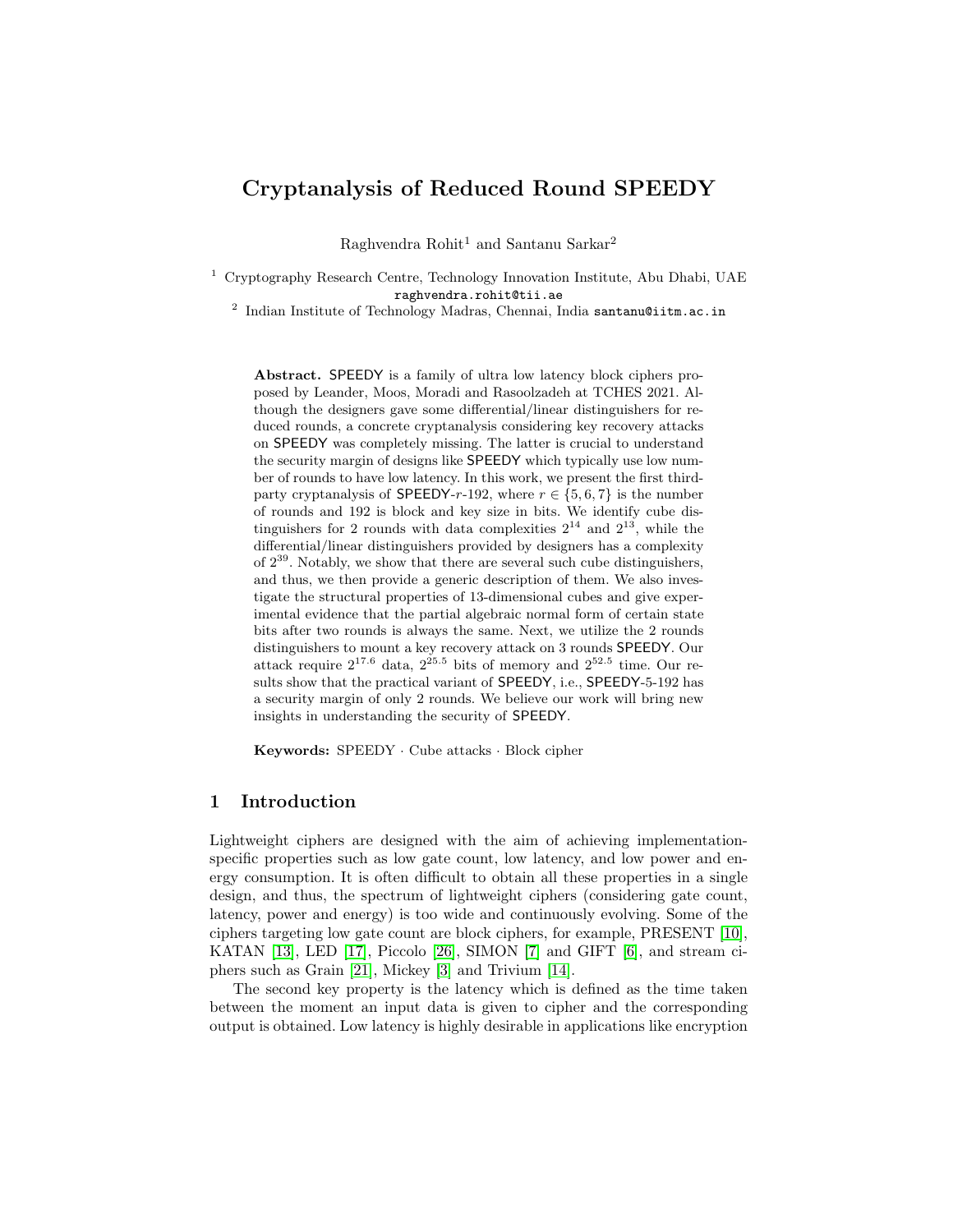of memory bus and storage systems where entire encryption and decryption should take place within the shortest possible delay. Since for many stream ciphers, the high number of clock cycles are required for the initialization phase, these are not suitable for low latency.

The first lightweight block cipher in literature which was aimed for low latency is PRINCE [\[11\]](#page-15-4). The design principles of PRINCE with slight variations were later adopted in QARMA [\[2\]](#page-15-5) and PRINCEv2 [\[12\]](#page-16-3). Mantis is another family of low latency tweakable block ciphers [\[8\]](#page-15-6). Another block cipher, Midori [\[4\]](#page-15-7), whose primary aim was low energy, also has relatively small latency.

Very recently, Leander et al. proposed SPEEDY [\[25\]](#page-17-2). It is a family of ultra low latency block ciphers that targets high-end CPUs and efficient hardware implementations (in terms of latency). In particular, one instance SPEEDY-6-192 consists of 6 rounds with 192-bit block and 192-bit key. The authors showed that its execution time is faster in hardware than any other known encryption primitives like Even-Mansour block cipher with Gimli as its core primitive [\[16](#page-16-4)[,9\]](#page-15-8) and Orthros pseudorandom function [\[5\]](#page-15-9). From security perspective, the authors claimed 128-bit security for SPEEDY-6-192. They also claimed that 7 rounds SPEEDY with 192-bit block and 192-bit key achieves full 192-bit security. Moreover, they proposed a 5-round variant SPEEDY-5-192 and mentioned that "SPEEDY-5-192 provides a decent security level that is sufficient for many practical applications ( $\geq 2^{128}$  time complexity when data complexity is limited  $to \leq 2^{64})"$ .

In this paper, we investigate the security of SPEEDY for reduced rounds using cube attack. We unveil new distinguishers, their structural properties, and key recovery attacks on SPEEDY which were not reported before. [Table 1](#page-2-0) gives a summary of attacks on SPEEDY till date. In what follows, we summarize our contributions.

Our Contributions. We report the first third-party security evaluation of the SPEEDY family of block ciphers. In particular, we present practical distinguishers for 2 rounds, and key recovery attacks that can reach up to 3 rounds for all three instances of SPEEDY. We now list our contributions.

1. Practial distinguishers for 2 rounds: We identify generic 14-dimensional cubes whose cube-sum[3](#page-1-0) in rows 1, 2 and 3 of state (arranged in 6 rows and 32 columns) after two full rounds is always zero. We also find 13-dimensional cubes for which cube-sum value of state bits after 2 rounds at indices  $i, 31+i$ and  $62 + i$  is always equal, for all  $32 \leq i \leq 63$ . Moreover, we provide experimental evidence for the same and conjecture that the partial algebraic normal form of these bits  $(i, 31 + i$  and  $62 + i)$  is always the same. In total, we find 32 such cubes for both cases.

The source codes of the distinguishers are available on request for verification.

2. Key recovery attack on 3 rounds: We present a key recovery attack on 3-round SPEEDY with  $2^{17.6}$  data,  $2^{25.5}$  bits of memory and  $2^{52.5}$  time. To

<span id="page-1-0"></span> $3$  XOR-ing the evaluation of a state bit at all possible  $2^{14}$  values of cube variables.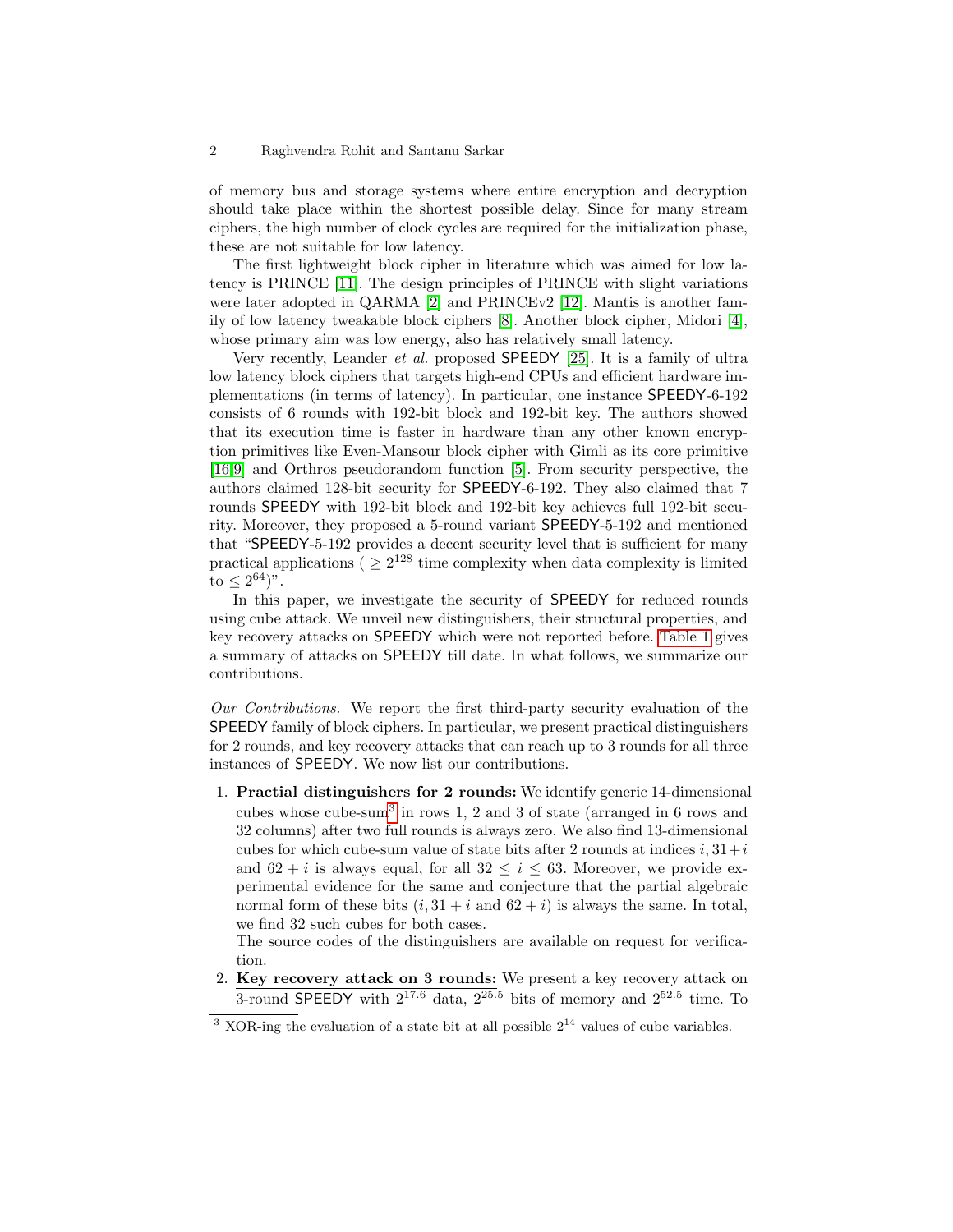<span id="page-2-0"></span>

| Distinguishers                       |                             |                     |          |            |             |  |  |  |  |
|--------------------------------------|-----------------------------|---------------------|----------|------------|-------------|--|--|--|--|
| Method                               | $#$ Rounds Data Time Memory | Source              |          |            |             |  |  |  |  |
|                                      |                             |                     |          | (bits)     |             |  |  |  |  |
| Differential and linear <sup>†</sup> | 2                           | $2^{39}$            | $2^{39}$ |            | 25          |  |  |  |  |
|                                      | 3                           | $2^{69}$            | $2^{69}$ |            | [25]        |  |  |  |  |
| Cube                                 | 2                           | $2^{14}$            | $2^{14}$ |            | Section 3.2 |  |  |  |  |
| Cube                                 | 2                           | $2^{13}$            | $2^{13}$ |            | Section 3.3 |  |  |  |  |
| Key recovery                         |                             |                     |          |            |             |  |  |  |  |
| Method                               | $#$ Rounds Data Time Memory |                     |          |            | Source      |  |  |  |  |
|                                      |                             |                     |          | (bits)     |             |  |  |  |  |
| Integral                             | 3                           | $2^{17.6} 2^{52.5}$ |          | $2^{25.2}$ | Section 4.1 |  |  |  |  |

### Table 1: Summary of attacks on SPEEDY

†: No exact trails are provided in the paper. The data in column 3, for instance,  $2^{39}$  corresponds to the upper bound on the probability  $(2^{-39})$  of a differential (linear) trail.

achieve this, we use the 2-round distinguisher (with cube size 14) and append one round (from decryption side) for key recovery. It is worth noting that a 2-round differential distinguisher (from designers) can be used to mount a key-recovery attack on 3 rounds. However, the attack complexities will be larger than our proposed 3-round cube attack.

Our key recovery attack is applicable to all three instances of SPEEDY, i.e., SPEEDY-5-192, SPEEDY-6-192 and SPEEDY-7-192, reduced to 3 rounds. Interestingly, after our attack, the security margin of SPEEDY-5-192 is reduced to only 2 rounds.

Outline of the Paper. The rest of the paper is organized as follows. Section [2](#page-2-1) gives the specification of SPEEDY and the basics of Boolean functions and cube attacks. In Section [3,](#page-6-0) we present our low data complexity distinguishers for 2 rounds of SPEEDY along with their structural properties. Section [4](#page-11-1) gives a detailed analysis of key recovery attacks on 3 rounds SPEEDY. Finally, we conclude the paper with relevant research directions in Section [5.](#page-13-0)

# <span id="page-2-1"></span>2 Preliminaries

In this section, we first describe the specification of SPEEDY along with its instances and their security claims. We then briefly recall basic theory of Boolean functions and cube attacks which are required for our attacks on SPEEDY.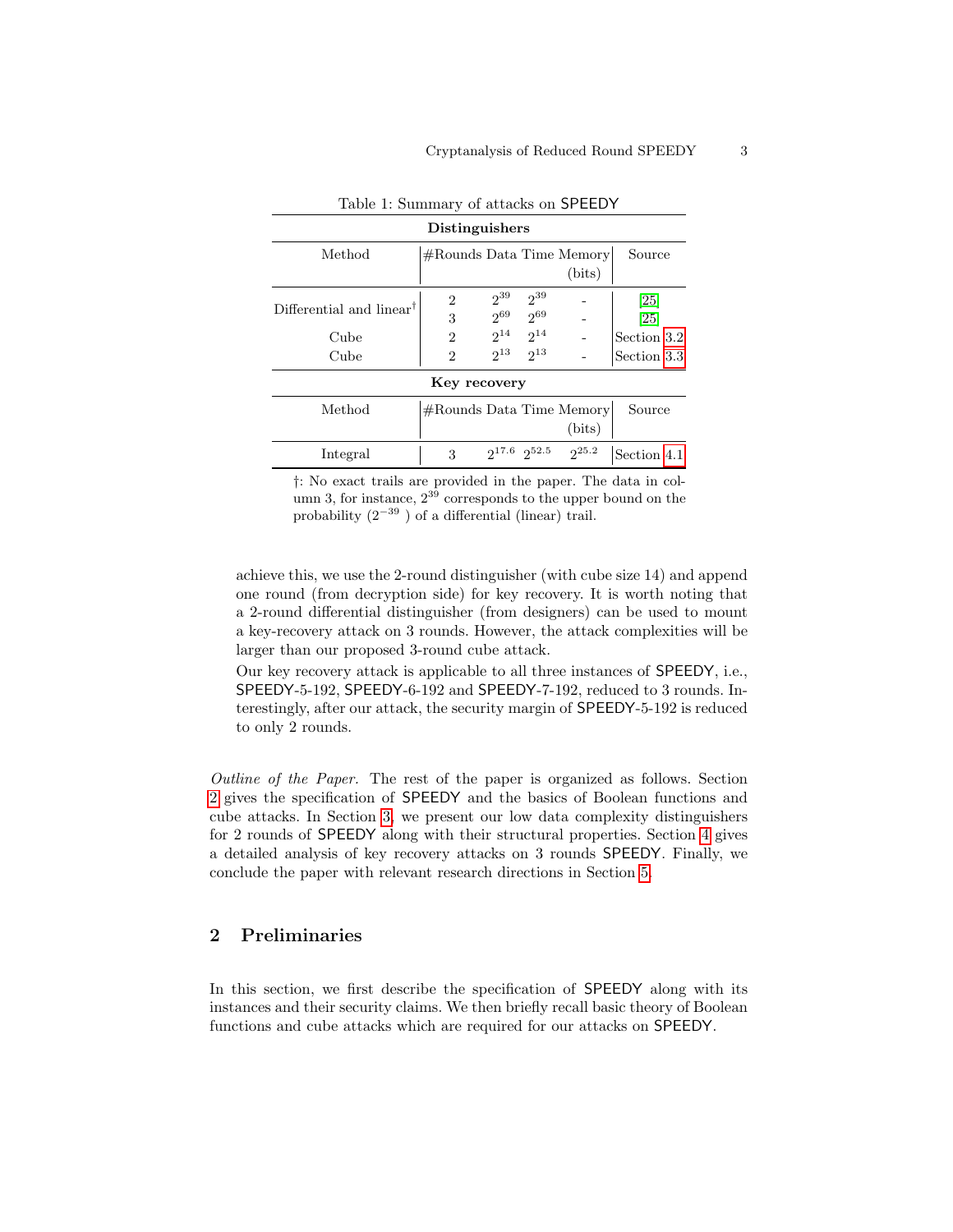### 2.1 Specification of SPEEDY

SPEEDY is a family of ultra low latency block ciphers proposed by Leander et al. at TCHES 2021 [\[25\]](#page-17-2). SPEEDY-r-6 $\ell$  denotes one instance of this family with block and key size  $6\ell$  and r rounds. It takes as inputs a  $6\ell$ -bit plaintext P and a  $6\ell$ -bit secret key K and outputs the  $6\ell$ -bit ciphertext C after applying the round function  $\mathcal{R}_j$  sequentially r times for  $j = 0, \dots, r - 1$ .

We consider the 6 $\ell$ -bit state as a  $6 \times \ell$  binary matrix. In the original design specification, the authors considered the state as a  $\ell \times 6$  matrix. However, for the simplicity of analysis and efficient software implementation<sup>[4](#page-3-0)</sup>, we choose to view the state as a  $6 \times \ell$  matrix. The round function  $\mathcal{R}_i$  and key schedule are then modified accordingly, and the test vectors are matched with the author's implementation to verify the correctness of our representation. [5](#page-3-1) A high level overview of SPEEDY is shown in [Figure 1](#page-3-2) where the round function is given by

<span id="page-3-3"></span>
$$
\mathcal{R}_j = \begin{cases} \text{RK}^{r-1} \circ \text{SB} \circ \text{SR} \circ \text{SB} \circ \text{RK}^r & \text{for the last round,} \\ \text{RK}^j \circ \text{SB} \circ \text{SR} \circ \text{SB} \circ \text{SR} \circ \text{MR} \circ \text{AC} & \text{otherwise.} \end{cases}
$$
(1)

Note that to keep consistency between [Figure 1](#page-3-2) and [Equation 1,](#page-3-3) we perform the operations from left to right for an input of  $6\ell$ -bit state.

<span id="page-3-2"></span>

Fig. 1: r rounds of SPEEDY block cipher

We now describe the core components of the round function following our representation of SPEEDY. We use  $X = x_0, \dots, x_{6\ell-1}$  and  $Y = y_0, \dots, y_{6\ell-1}$  to represent intermediate states. We sometimes write  $X = X_0||X_1||X_2||X_3||X_4||X_5$  and  $Y = Y_0 \| Y_1 \| Y_2 \| Y_3 \| Y_4 \| Y_5$  where  $X_i = (x_{\ell \cdot i}, \dots, x_{\ell \cdot i+31})$  and  $Y_i = (y_{\ell \cdot i}, \dots, y_{\ell \cdot i+31})$ denote the  $i$ -th row of  $X$  and  $Y$ , respectively. The operations SB, SR, MR, AC and RK are explained in detail as follows.

 $SubBox$  (SB). A 6-bit Sbox is applied on each of the columns (see [Figure 2\)](#page-4-0). Let  $(x_0, x_1, x_2, x_3, x_4, x_5)$  and  $(y_0, y_1, y_2, y_3, y_4, y_5)$  denote the input and output of the Sbox, respectively. Then the Sbox is given in [Table 2.](#page-4-1) Note that here  $x_i$ and  $y_i$  are the bits of row  $X_i$  and  $Y_i$ , respectively.

<span id="page-3-0"></span><sup>4</sup> From point of cryptanalysis.

<span id="page-3-1"></span><sup>&</sup>lt;sup>5</sup> Test vectors are provided along with the codes.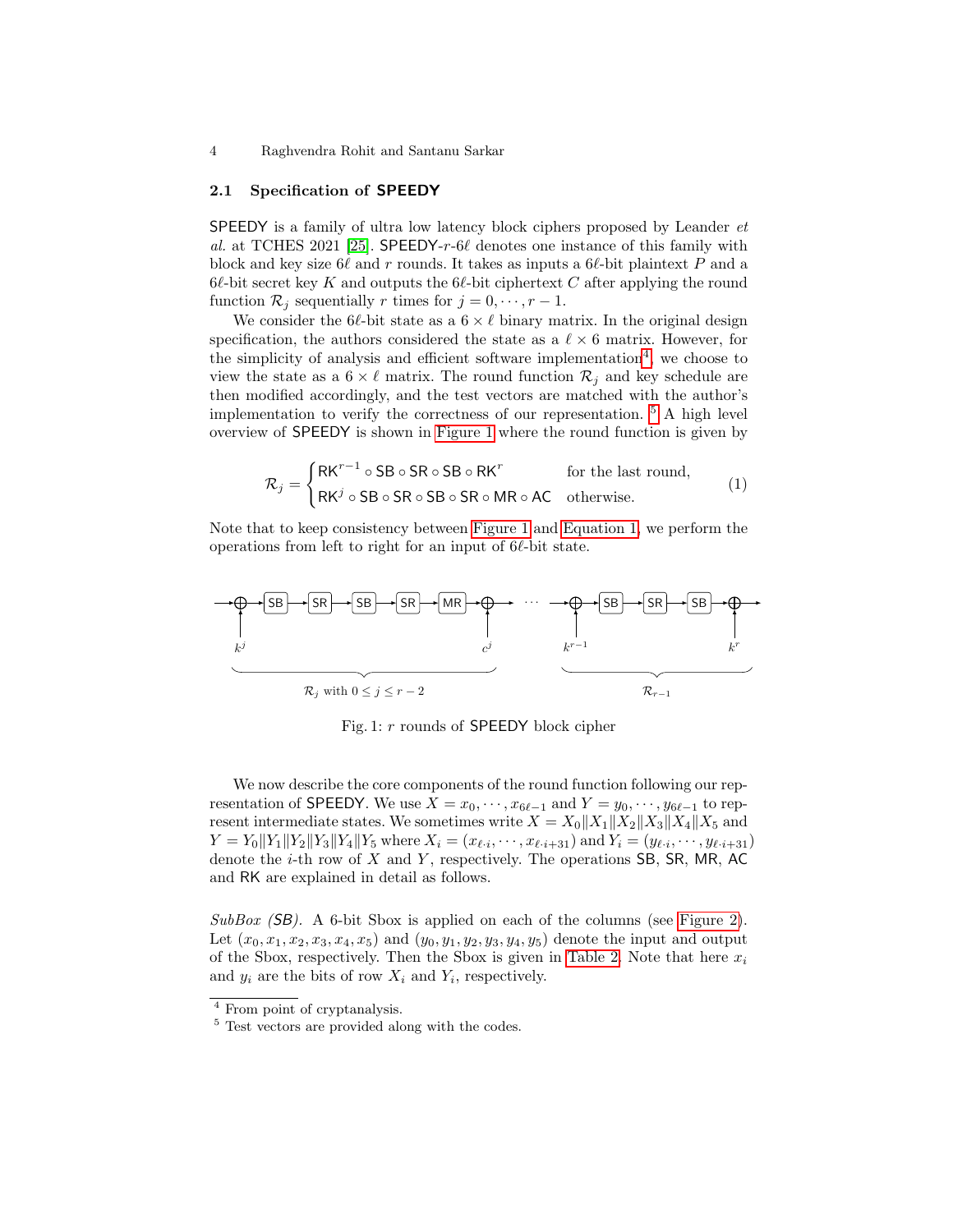<span id="page-4-0"></span>

Table 2: SPEEDY SBox

<span id="page-4-1"></span>

| $x_0x_1$                                                                                                                                                                                                     | $x_2x_3x_4x_5$ |  |  |  |  |  |  |  |  |  |  |  |                                                                               |
|--------------------------------------------------------------------------------------------------------------------------------------------------------------------------------------------------------------|----------------|--|--|--|--|--|--|--|--|--|--|--|-------------------------------------------------------------------------------|
|                                                                                                                                                                                                              |                |  |  |  |  |  |  |  |  |  |  |  | 0 1 2 3 4 5 6 7 8 9 a b c d e f                                               |
|                                                                                                                                                                                                              |                |  |  |  |  |  |  |  |  |  |  |  | $\boxed{08\ 00\ 09\ 03\ 38\ 10\ 29\ 13\ 0c\ 0d\ 04\ 07\ 30\ 01\ 20\ 23}$      |
| $\begin{array}{c cccccc} 1 & 1a & 12 & 18 & 32 & 3e & 16 & 2c & 36 & 1c & 1d & 14 & 37 & 34 & 05 & 24 & 27 \\ 2 & 02 & 06 & 0b & 0f & 33 & 17 & 21 & 15 & 0a & 1b & 0e & 1f & 31 & 11 & 25 & 35 \end{array}$ |                |  |  |  |  |  |  |  |  |  |  |  |                                                                               |
|                                                                                                                                                                                                              |                |  |  |  |  |  |  |  |  |  |  |  |                                                                               |
| 3                                                                                                                                                                                                            |                |  |  |  |  |  |  |  |  |  |  |  | $\left 22\;26\;2a\;2e\;3a\;1e\;28\;3c\;2b\;3b\;2f\;3f\;39\;19\;2d\;3d\right $ |

ShiftRows  $(SR)$ . As shown in [Figure 3,](#page-4-2) the *i*-th row of state Y is rotated left by *i* bits. We have,  $Y_i \leftarrow Y_i \ll i$  for  $0 \leq i \leq 5$  where  $\ll$  is a left cyclic shift operation.

<span id="page-4-2"></span>

| $Y_1 \lll 1$ |
|--------------|
| $Y_2 \ll 2$  |
| $Y_3 \lll 3$ |
| $Y_4 \ll 4$  |
| $Y_5 \lll 5$ |

Fig. 3: ShiftRows SR

MixRows (MR). A cyclic binary matrix is multiplied to each row of the state. When  $\ell = 32$ , we have the 192 version. For this version, given an input  $(x_0, \dots, x_{31}) \in$  $\mathbb{F}_2^{32}$ , MR computes the output  $(y_0, \dots, y_{31}) \in \mathbb{F}_2^{32}$  as follows.

 $y_i = x_i \oplus x_{i+1} \oplus x_{i+5} \oplus x_{i+9} \oplus x_{i+15} \oplus x_{i+21} \oplus x_{i+26}$ , for  $0 \le i \le 31$ , (2)

where the subscripts are computed modulo 32.

Add Constant (AC). A 6 $\ell$ -bit round constant  $c^j$  is XORed to the state, i.e.,  $Y = X \oplus c^{j}$ . The round constants following our representation of state are given in Appendix [A.](#page-14-0)

Add Round Key (RK). A 6 $\ell$ -bit round key  $k^j$  is XORed to the state, i.e.,  $Y =$  $X \oplus k^j$ .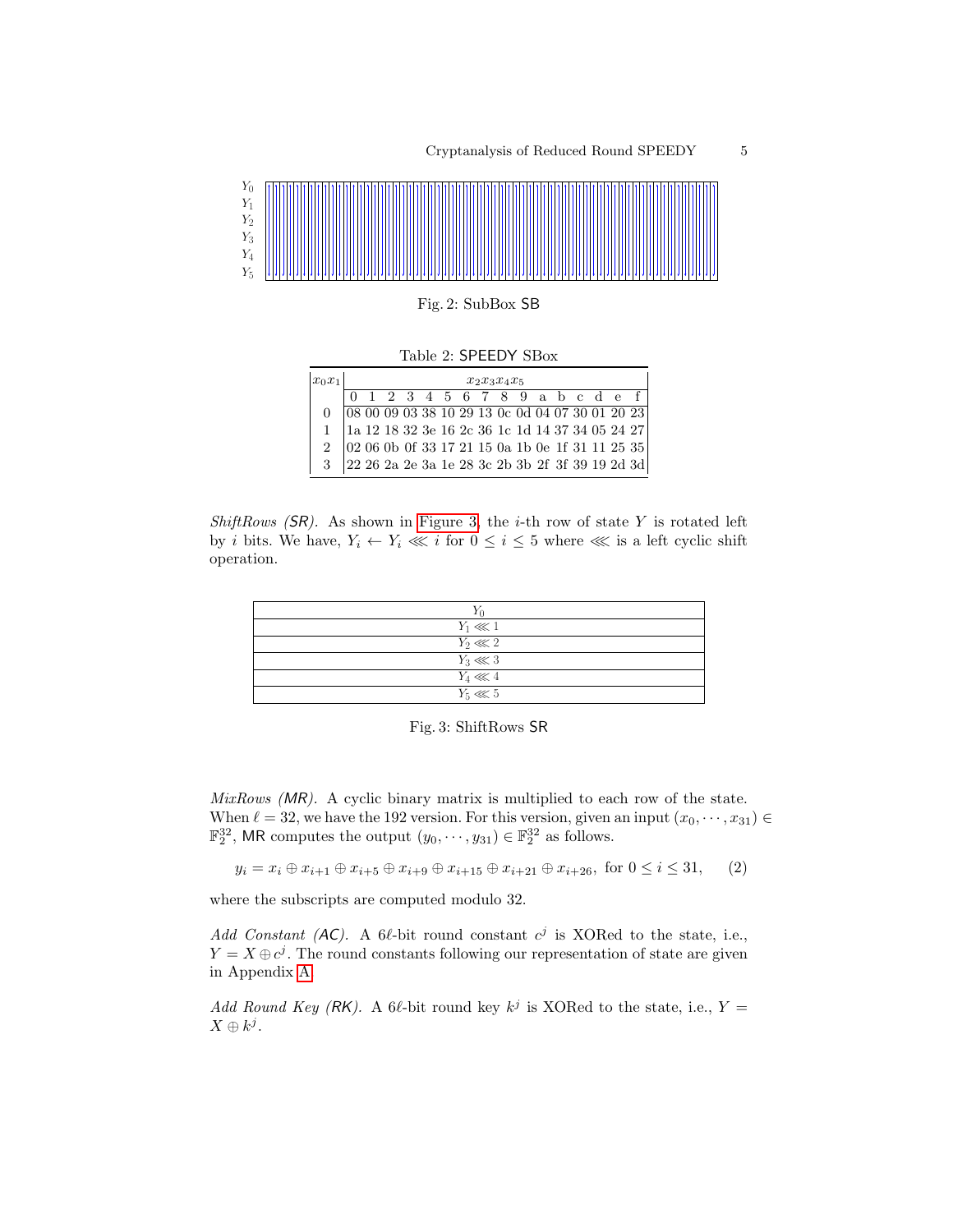Key Scheduling Algorithm. A 6 $\ell$ -bit master key K is used to generate round keys  $k^j$ . The first round key  $k^0$  is taken directly from K, i.e.,  $k^0 = K$ . Other round keys  $k^j$  for  $1 \leq j \leq r$  are generated by applying the bit-wise permutation P on  $k^j$ . We omit the details of the permutation P as this is not necessary for our attack. The reader may refer to [\[25\]](#page-17-2) for more details on the key scheduling algorithm.

In the following, we denote  $(x_0^j, \dots, x_{191}^j)$  and  $(k_0^j, \dots, k_{191}^j)$  as the input state to  $i$ -th round and  $i$ -th round key, respectively.

#### 2.2 SPEEDY Instances and Security Claims

The authors chose  $\ell = 32$  and provided three instances of SPEEDY, namely SPEEDY-5-192, SPEEDY-6-192 and SPEEDY-7-192. They expect that SPEEDY-6-192 and SPEEDY-7-192 provide 128-bit security and 192-bit security, respectively. For SPEEDY-5-128, the claimed time complexity is at least  $2^{128}$  when data is limited to  $2^{64}$ .

### 2.3 Cube Attacks

It is well known that  $\mathbb{F}_2^n$  is a vector space of dimension n over the field  $\mathbb{F}_2 = \{0, 1\}.$ A Boolean function f in n variables is a map from  $\mathbb{F}_2^n$  to  $\mathbb{F}_2$ . Let  $\mathbb{B}_n$  be the set of all *n*-variable Boolean functions, then we have  $|\mathbb{B}_n| = 2^{2^n}$ . A Boolean function  $f \in \mathbb{B}_n$  can be expressed as a polynomial in n variables over  $\mathbb{F}_2$  as

$$
f(x_0, \dots, x_{n-1}) = \sum_{a \in \mathbb{V}_n} C_a x_0^{a_0} \dots x_{n-1}^{a_{n-1}}, \tag{3}
$$

is called as algebraic normal form (ANF for short) of f, where  $C_a \in \mathbb{F}_2$ ,  $a =$  $(a_0, \dots, a_{n-1})$  and  $\mathbb{V}_n$  is the set consisting of all possible values of a. The number of variables in the highest order monomial with non-zero coefficient is called the algebraic degree, or simply the degree of  $f$ . In the ANF form of any random element of  $\mathbb{B}_n$ , each monomial (and in particular, the highest degree monomial  $x_0 \cdot x_1 \cdots x_{n-1}$ ) appears with probability  $\frac{1}{2}$ .

Let  $v = (v_0, \dots, v_{m-1})$  be m public variables and  $k = (k_0, \dots, k_{n-1})$  be n secret variables. Then, in the context of symmetric ciphers, each output bit can be regarded as a Boolean function  $f : \mathbb{F}_2^m \times \mathbb{F}_2^n \to \mathbb{F}_2$  given by

<span id="page-5-0"></span>
$$
f(v,k) = \sum_{u \in \mathbb{V}_m} \sum_{w \in \mathbb{V}_n} C_{u,w} v_0^{u_0} \cdots v_{m-1}^{u_{m-1}} k_0^{w_0} \cdots k_{n-1}^{w_{n-1}},
$$
(4)

where  $u_i, w_j, \in \mathbb{F}_2$  for  $0 \le i \le m-1$  and  $0 \le j \le n-1$  and  $C_{u,w} \in \mathbb{F}_2$ .

The cube attack proposed in [\[30,](#page-17-3)[15\]](#page-16-5) analyzes a keyed Boolean function as a black-box polynomial which is tweakable in public variables. Given a set of indices  $\mathcal{I} = \{i_0, \dots, i_{d-1}\} \subseteq \{0, \dots, m-1\}$  and  $\bar{\mathcal{I}} = \{0, \dots, m-1\} \setminus \mathcal{I}$ , [Equation 4](#page-5-0) can be viewed as

<span id="page-5-1"></span>
$$
f(v,k) = v_{i_0} \cdots v_{i_{d-1}} \cdot t(v_i; k_0, \cdots, k_{n-1}) + q(v_0, \cdots, v_{m-1}, k_0, \cdots, k_{n-1}), \tag{5}
$$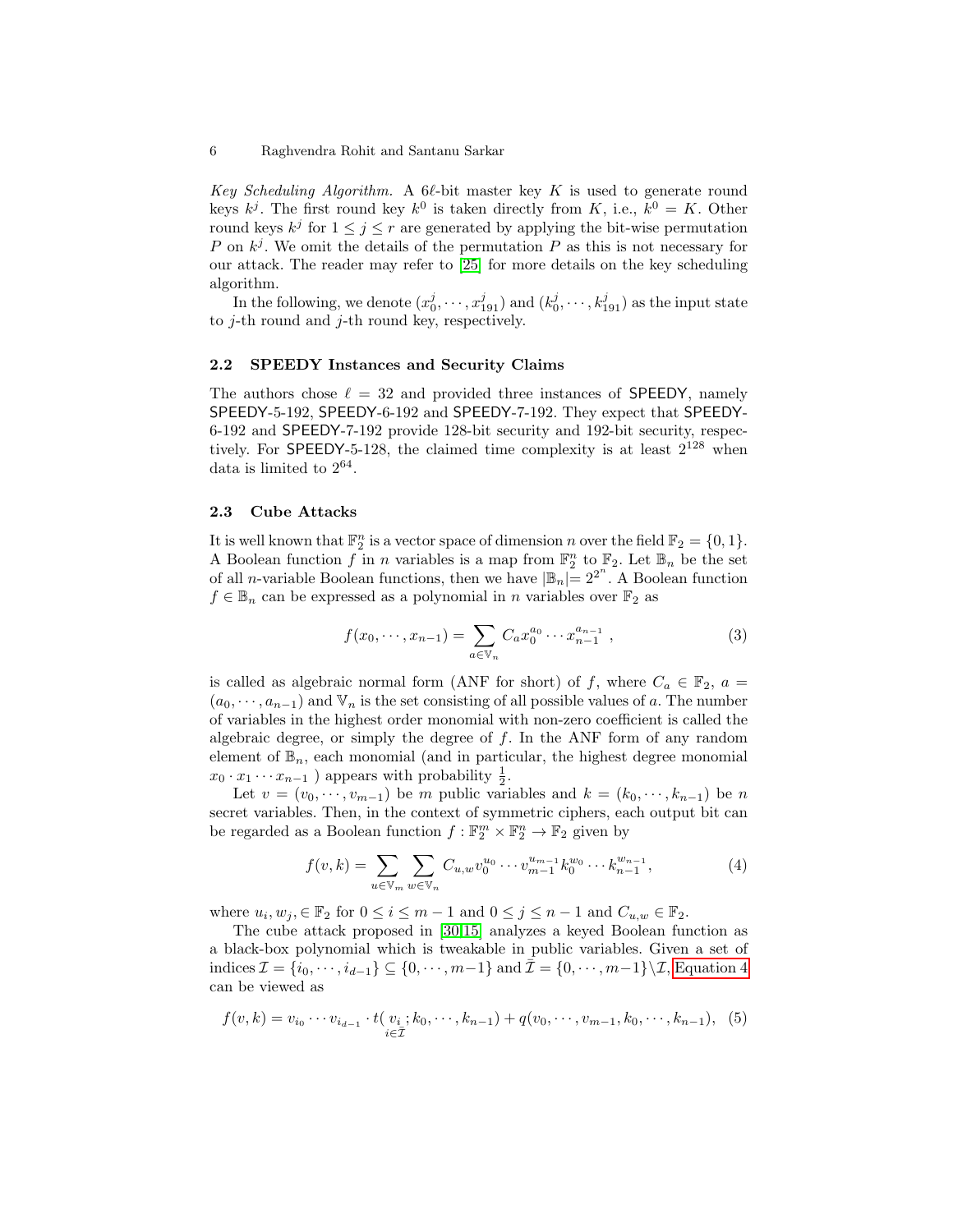where each monomial in the Boolean function  $q$  misses at least one variable from  $v[\mathcal{I}] = \{v_i \mid i \in \mathcal{I}\}\.$  Following the terminology of cube attacks, we denote  $\mathcal{I}, v[\mathcal{I}]$ and a Boolean function  $t(\cdot)$  as the *cube indices* set, *cube variables* set, and the superpoly of cube monomial  $\prod_{i \in \mathcal{I}} v_i$ , respectively.

One can see that XOR-ing the evaluation of f at all possible  $2^d$  values of  $v_{i_0}, \dots, v_{i_{d-1}}$  (called as *cube sum* and given by  $\mathcal{C}_{v[\mathcal{I}]})$ , we have

$$
\bigoplus_{\mathcal{C}_{v[\mathcal{I}]}} f(v,k) \coloneqq \sum_{(v_{i_0},...,v_{i_{d-1}}) \in \mathbb{F}_2^d} f(v,k) = t(v_i; k_0, \cdots, k_{n-1}).
$$
 (6)

Cube tester [\[1\]](#page-14-1) is an algorithm which can distinguish a cipher from random source. The presence of monomials, balancedness, constantness, presence of linear variables, presence of neutral variables are some testing properties which can detect non-randomness in superpoly of a Boolean function. Recently, cube attacks have gained attention due to the introduction of the division property [\[27](#page-17-4)[,29\]](#page-17-5) based automated techniques which can provide information of a superpoly [\[28,](#page-17-6)[18](#page-16-6)[,19,](#page-16-7)[23,](#page-17-7)[22,](#page-17-8)[20\]](#page-17-9).

### <span id="page-6-0"></span>3 Practical Distinguishers for Two Rounds SPEEDY

In this section, we present (experimental) practical distinguishers for two full rounds of SPEEDY. We first explain our core observation behind the distinguishers. Next, we present two generic distinguishers with data complexities  $2^{14}$ and  $2^{13}$ . We also unveil some unexpected properties of the second distinguisher and show that for certain state bits, a part of the algebraic normal form of these state bits is always the same. In the end, we discuss the possibility (with current challenges) of their proof.

### 3.1 Core Idea of Distinguishers

Our main idea is to reduce the algebraic degree of the output bits after 1 full round, i.e., SB◦SR◦SB◦SR◦MR. Note that the degree of the output bits in rows 0, 1, 2, 3, 4 and 5 after 1 round are 19, 15, 13, 13, 13 and 20, respectively. To reduce these degrees, we look at the ShiftRows property of the round function, i.e., row *i* is cyclically left shifted by *i* bits (for  $0 \le i \le 5$ ).

For instance, consider 6 cube variables in the 0-th Sbox as shown in [Figure 4.](#page-7-1) After the SB operation, the output bits 0, 32, 64, 96, 128 and 160 have algebraic degrees of 5, 3, 3, 3, 4 and 5, respectively. Now, after the SR operation, these monomials will shift to Sboxes 0, 31, 30, 29, 28 and 27. Applying SB on these Sboxes will not change the algebraic degree as the monomials are in distinct Sboxes. Now, since  $SR \circ MR \circ AC$  is a linear operation, the algebraic degree of the state bits after 1 round is at most 5. The diffusion of these cube variables is shown in [Figure 4.](#page-7-1)

To have further degrees of freedom, we select another 6 cube variables in the 6-th Sbox as the last shift offset is 5. Thus, after round 1, the algebraic degree of state bits in 12 cube variables is at most 5 (compared to 12).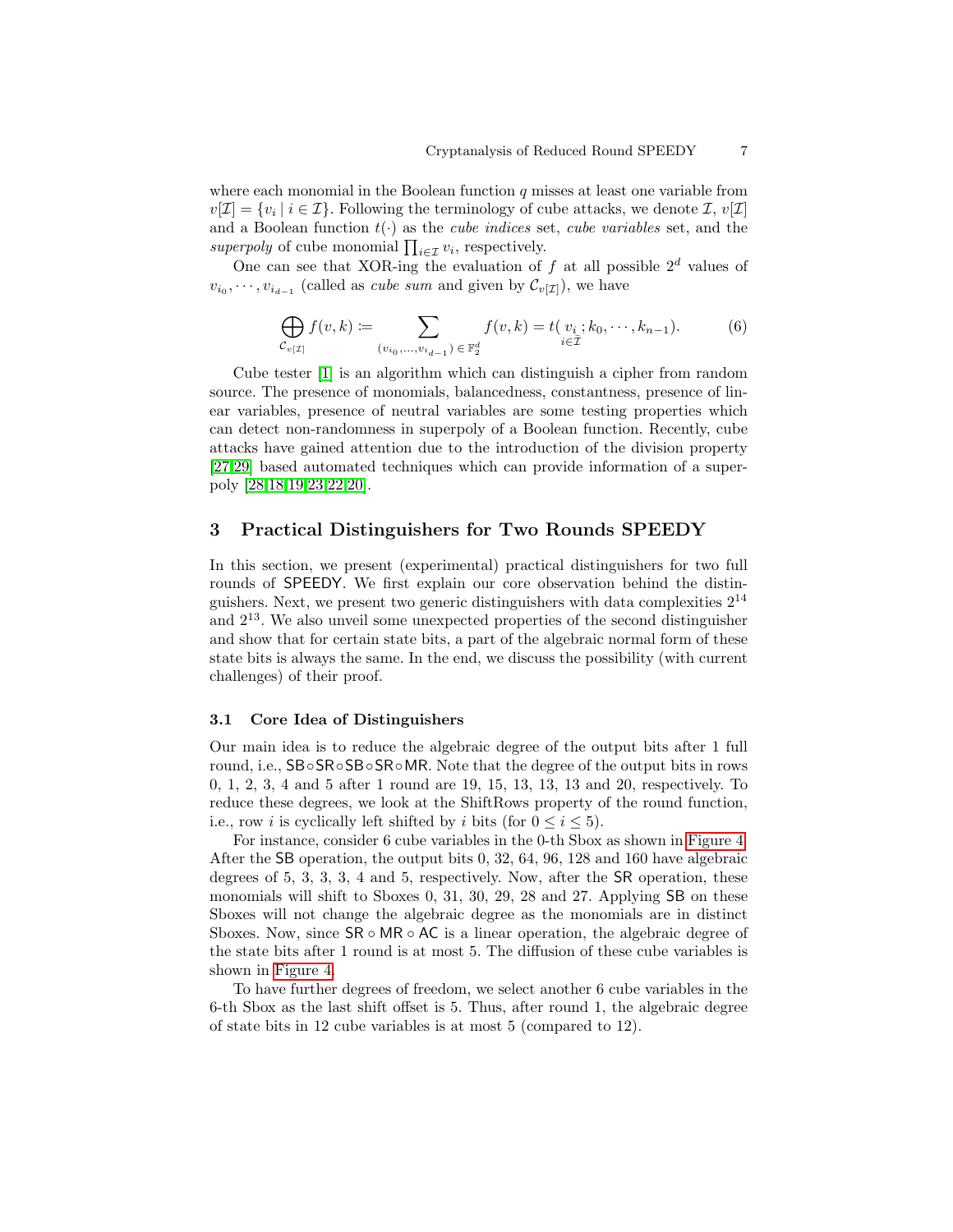<span id="page-7-1"></span>

Fig. 4: Diffusion of cube variables for SB ◦ SR ◦ SB. SR ◦ MR ◦ AC is omitted as it is linear and will not affect the degree. The colors represent the degree value as shown on the right side of the figure.

# <span id="page-7-0"></span>3.2 Distinguishers with  $2^{14}$  Data

Recall that  $x_i^2$  denotes the *i*-th bit of state after 2 rounds. We find multiple cube indices sets  $\tilde{\mathcal{I}}$  with  $|\mathcal{I}| = 14$  such that

$$
\bigoplus_{\mathcal{C}_{v[\mathcal{I}]}} x_i^2 = 0, \quad \text{for all } i \in \{32, \cdots, 127\}. \tag{7}
$$

<span id="page-7-2"></span>We start with an example of one such  $\mathcal I$  in [Example 1.](#page-7-2)

Example 1. Consider  $\mathcal{I} = \{0, 32, 64, 96, 128, 160, 6, 38, 70, 102, 134, 166, 12, 18\}$ as shown in [Figure 5.](#page-8-1) Experimentally we checked the validity of  $\mathcal I$  with  $2^{16}$ random keys and for each key we set random non-cube variables. In all 2<sup>16</sup> experiments, the superpolies at positions  $\{32, \dots, 127\}$  (green squares in [Figure 5\)](#page-8-1) after 2 rounds are always zero.

<span id="page-7-3"></span>We now give a generic description of such  $\mathcal{I}'s$  in Observation [1.](#page-7-3)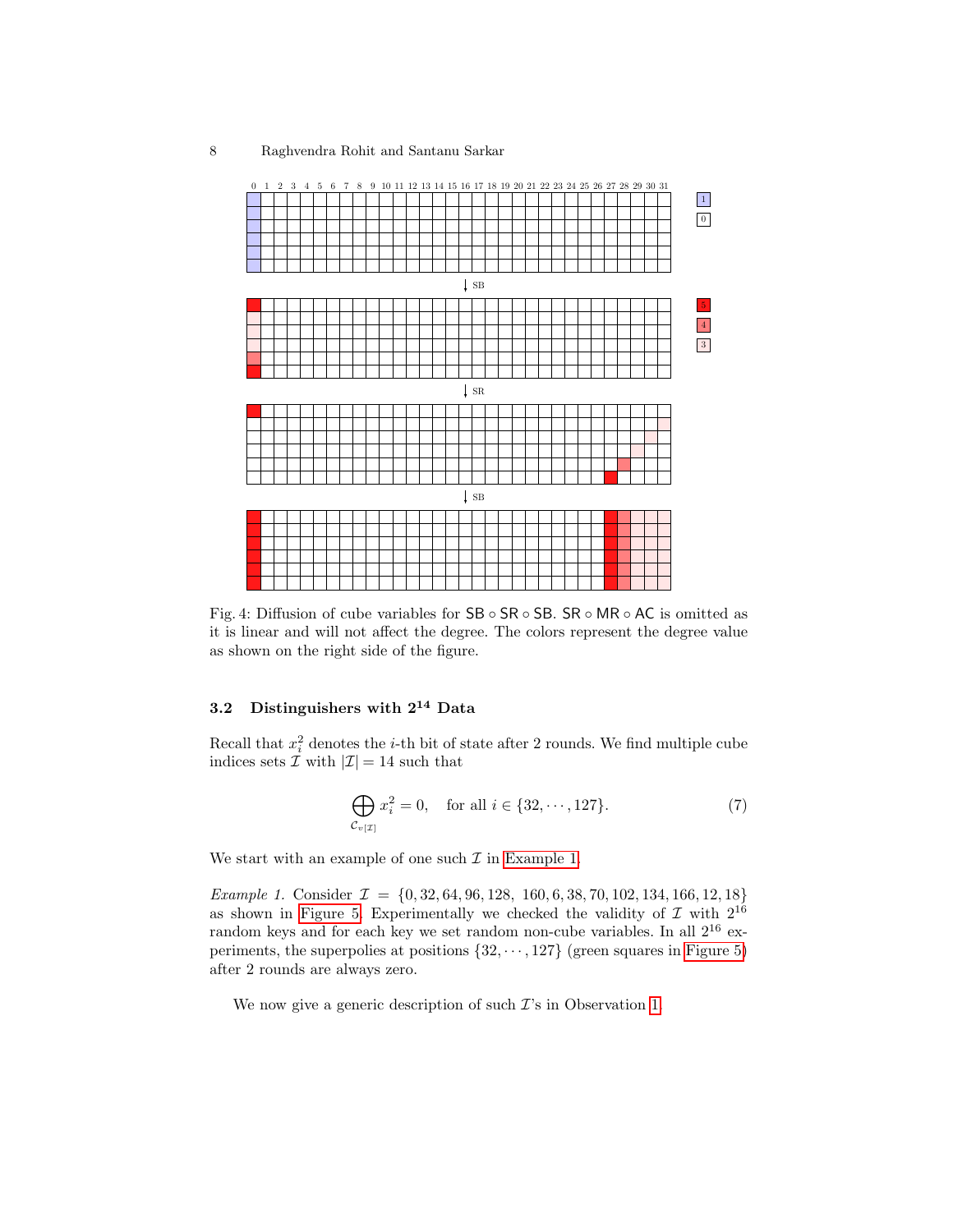<span id="page-8-1"></span>

Fig. 5: A 2-round cube distinguisher with  $2^{14}$  data

Observation 1 (Generic 14-dimensional cube) Let  $0 \le n \le 31$ . Define

$$
S_n := \{n, 32 + n, 64 + n, 96 + n, 128 + n, 160 + n\}
$$
  
\n
$$
S_{6+n \mod 32} := \{i, 32 + i, 64 + i, 96 + i, 128 + i, 160 + i \mid i \equiv 6 + n \mod 32\}
$$
  
\n
$$
S_{12+n \mod 32} := \{12 + n \mod 32\}
$$
  
\n
$$
S_{18+n \mod 32} := \{18 + n \mod 32\}
$$
  
\n
$$
\mathcal{I}_n := S_n \left| \int S_{6+n \mod 32} \right| \int S_{12+n \mod 32} \left| \int S_{18+n \mod 32} \right|
$$

Then

$$
\bigoplus_{\mathcal{C}_{v[\mathcal{I}_n]}} x_i^2 = 0, \text{ for all } i \in \{32, \cdots, 127\}. \tag{9}
$$

Experimental Verification of Observation [1.](#page-7-3) For  $0 \le n \le 31$ , and for each  $\mathcal{I}_n$ , we take 2<sup>16</sup> random keys and set non-cube variables as some random values. We then check the value of superpolies at positions  $\{32, \dots, 127\}$  after 2 rounds. In total, we have  $2^{16} \cdot 2^5 \cdot (32 \times 3)$  superpolies. We observed that all superpolies are equal to zero.

Remark 1. The distinguisher presented in Observation [1](#page-7-3) is very unique. For instance, one may think of first choosing 4 Sboxes which are at a distance of 6, and then select 14 (out of  $4 \times 6$ ) variables in these Sboxes as cube variables. But this approach does not give a similar distinguisher. A counter example is  $\mathcal{I} = \{0, 32, 64, 96, 128, 160, 6, 38, 70, 102, 134, 166, 12, 30\}.$ 

# <span id="page-8-0"></span>3.3 Distinguishers with  $2^{13}$  Data

The 14 size cube in the previous section gives a distinguisher with probability 1. Thus, it is normal to see if we decrease the cube dimension what is the impact on probability. Accordingly, we remove 1 variable from the 14 size cube and observe the behavior of superpolies. We start with an example of 13-dimensional cube and then provide the general description of such cubes.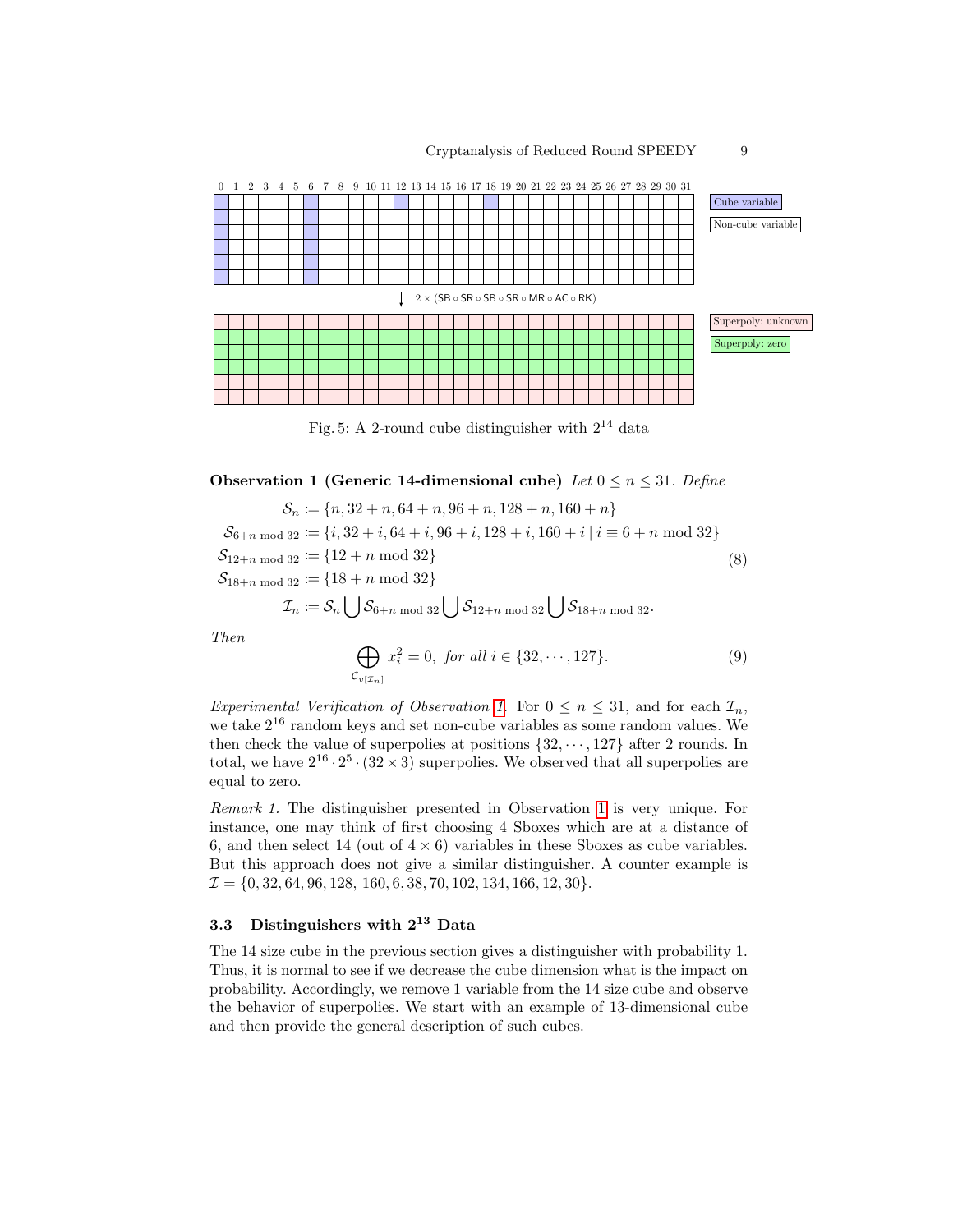Example 2. Consider  $\mathcal{J} = \{0, 32, 64, 96, 128, 160, 6, 38, 70, 102, 134, 166, 12\}$  as shown in [Figure 6.](#page-9-0) We computed the cube sum for  $\mathcal J$  with  $2^{16}$  random keys and for each key we set non-cube variables as random values. In all  $2^{16}$  experiments, we observe patterns<sup>[6](#page-9-1)</sup> similar to [Figure 6.](#page-9-0) For instance, as shown in [Figure 6,](#page-9-0) the superpolies of state bits (35, 66, 97), (40, 71, 102) and (60, 91, 122) are equal to  $(1, 1, 1)$ . More precisely, for all  $32 \leq i \leq 63$ , the superpolies (after 2 rounds) at positions  $i, (i - 1) + 32, (i - 2) + 64$  are always equal.

<span id="page-9-0"></span>

Fig. 6: A 2-round cube distinguisher with  $2^{13}$  data

Now, analogous to Observation [1,](#page-7-3) we give a generic description of 13-dimensional cubes in Observation [2.](#page-9-2)

<span id="page-9-2"></span>Observation 2 (Generic 13-dimensional cube) Let  $0 \le n \le 31$ . Define

 $\mathcal{S}_n \coloneqq \{n, 32 + n, 64 + n, 96 + n, 128 + n, 160 + n\}$  $\mathcal{S}_{6+n \bmod 32} \coloneqq \{i, 32+i, 64+i, 96+i, 128+i, 160+i \mid i \equiv 6+n \bmod 32\}$  $\mathcal{S}_{12+n \bmod 32} \coloneqq \{12+n \bmod 32\}$  $\mathcal{J}_n \coloneqq \mathcal{S}_n \big[ \; \; \big| \mathcal{S}_{6+n \bmod 32} \big| \; \; \big| \mathcal{S}_{12+n \bmod 32}.$ (10)

Then

$$
\bigoplus_{\mathcal{C}_{v[\mathcal{J}_n]}} x_i^2 = \bigoplus_{\mathcal{C}_{v[\mathcal{J}_n]}} x_{i+31}^2 = \bigoplus_{\mathcal{C}_{v[\mathcal{J}_n]}} x_{i+62}^2, \text{ for all } i \in \{32, \cdots, 63\}. \tag{11}
$$

Experimental Verification of Observation [2.](#page-9-2) For  $0 \le n \le 31$ , and for each  $\mathcal{J}_n$ , we take  $2^{16}$  random keys and set non-cube variables as some random values. We then check the value of superpolies (after 2 rounds) corresponding to the triplet  $(i, i+31, i+62)$  for  $32 \le i \le 63$ . In total, we have  $2^{16} \cdot 2^5$  triplets. We observed that in each triplet, superpolies values are always equal.

<span id="page-9-1"></span><sup>6</sup> This is one of the example of a pattern.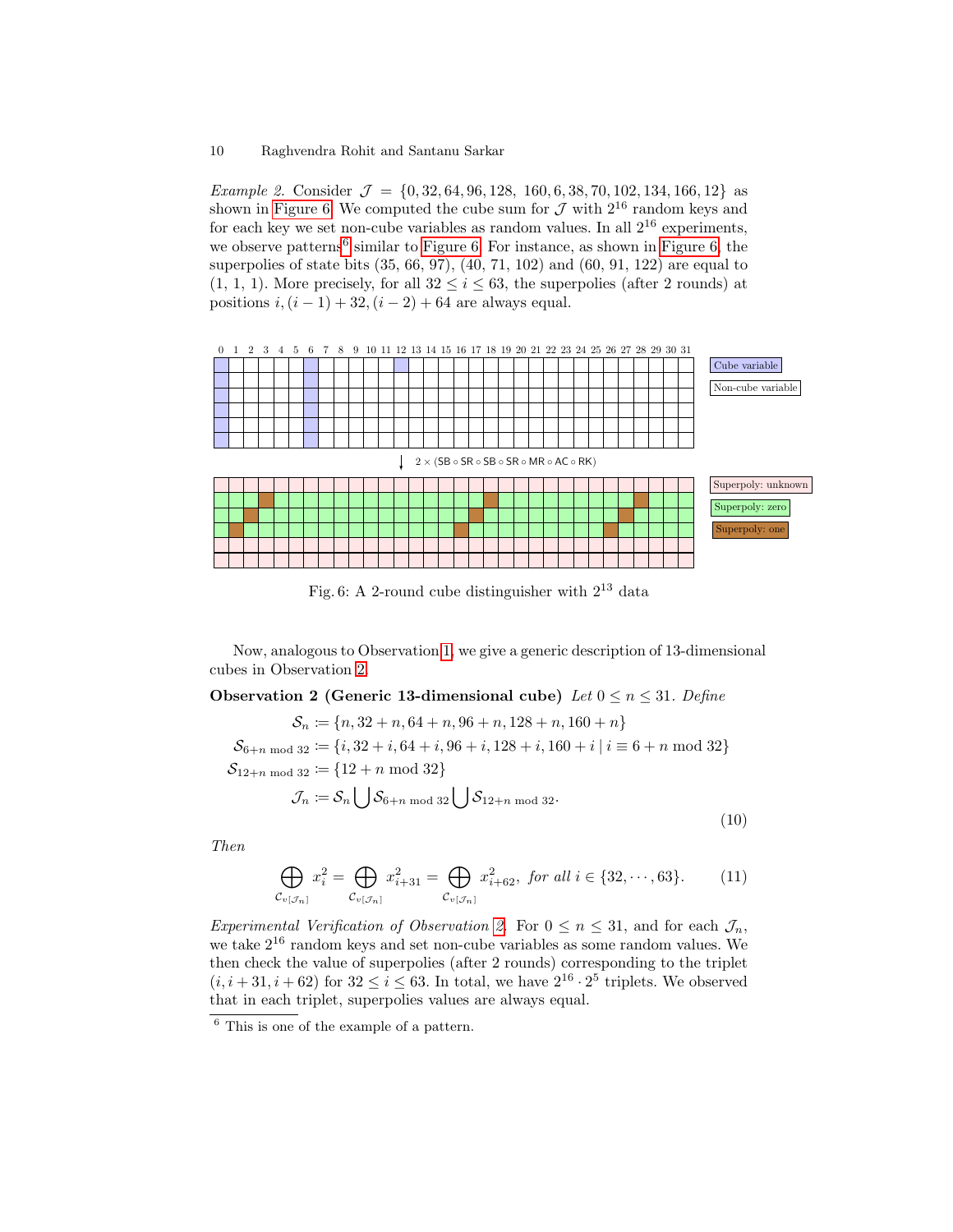Observations on the Distinguisher. It is somewhat unexpected that superpolies in the triplet  $(i, i+31, i+62)$  are always equal. Our experimental results suggest that this behavior happens for almost all keys (we further checked Observation [2](#page-9-2) for another  $2^{20}$  keys). Since  $(i, i+31, i+62)$  can be  $(0, 0, 0)$  or  $(1, 1, 1)$ , it can be argued that the superpolies are not constant. We believe this happens only if the partial algebraic normal (containing the cube monomial and superpoly) of these state bits after 2 rounds is always same. Since we can not prove this fact theoretically (albeit this holds experimentally), we present it as conjecture below.

Conjecture 1. Let  $0 \le n \le 31$  and  $\mathcal{J}_n$  as defined in Observation [2.](#page-9-2) Then for all  $i = 32, \dots, 63$ , the ANF of state bits  $i, i + 31$  and  $i + 62$  is given by

$$
x_i^2 = f_i + \left(\prod_{j \in \mathcal{J}_n} v_j\right) \cdot t_i
$$
  

$$
x_{i+31}^2 = f_{i+31} + \left(\prod_{j \in \mathcal{J}_n} v_j\right) \cdot t_i
$$
  

$$
x_{i+62}^2 = f_{i+62} + \left(\prod_{j \in \mathcal{J}_n} v_j\right) \cdot t_i
$$
 (12)

where  $t_i$  is the superpoly corresponding to cube indices  $\mathcal{J}_n$  and  $f_i, f_{i+31}, f_{i+62}$ are Boolean functions similar to the Boolean function  $q$  in [Equation 5.](#page-5-1)

#### 3.4 Discussion on the Proofs of Distinguishers

In all our experimental results related to Observation [1](#page-7-3) and [2,](#page-9-2) we did not find a counter example, i.e., a key for which these two observations do not hold. Thus, we expected that they could be proved mathematically. As such, we tried the following two approaches for the proofs.

SAGE based Proof. We set the cube variables and 192 key bits as symbolic variables. Then, we checked the maximum degree in cube variables after round 2. Because of the high algebraic degree (including key variables), our SAGE code always ran out of memory. Thus, we chose to find the degree by selecting a random key and setting non-cube variables as zero. We find that for 14-dimensional cube, the degree is at most 13 in rows 1, 2 and 3 of the state. For 13-dimensional cube, we find that the algebraic degree is at most 12 in majority of the state bits. This provides another evidence for our experimental distinguishers.

Division property based Proof. We modeled the three subset bit based division property [\[31,](#page-18-0)[19\]](#page-16-7) propagation of one round SPEEDY using MILP. We find that even for a single round, the superpolies of a 5-dimensional cube are too dense. Since the algebraic degree of 1 round is at most 20, we expect that this tool may become slow for two consecutive rounds.

The source codes of the SAGE implementation and the division property models are also available to readers on request.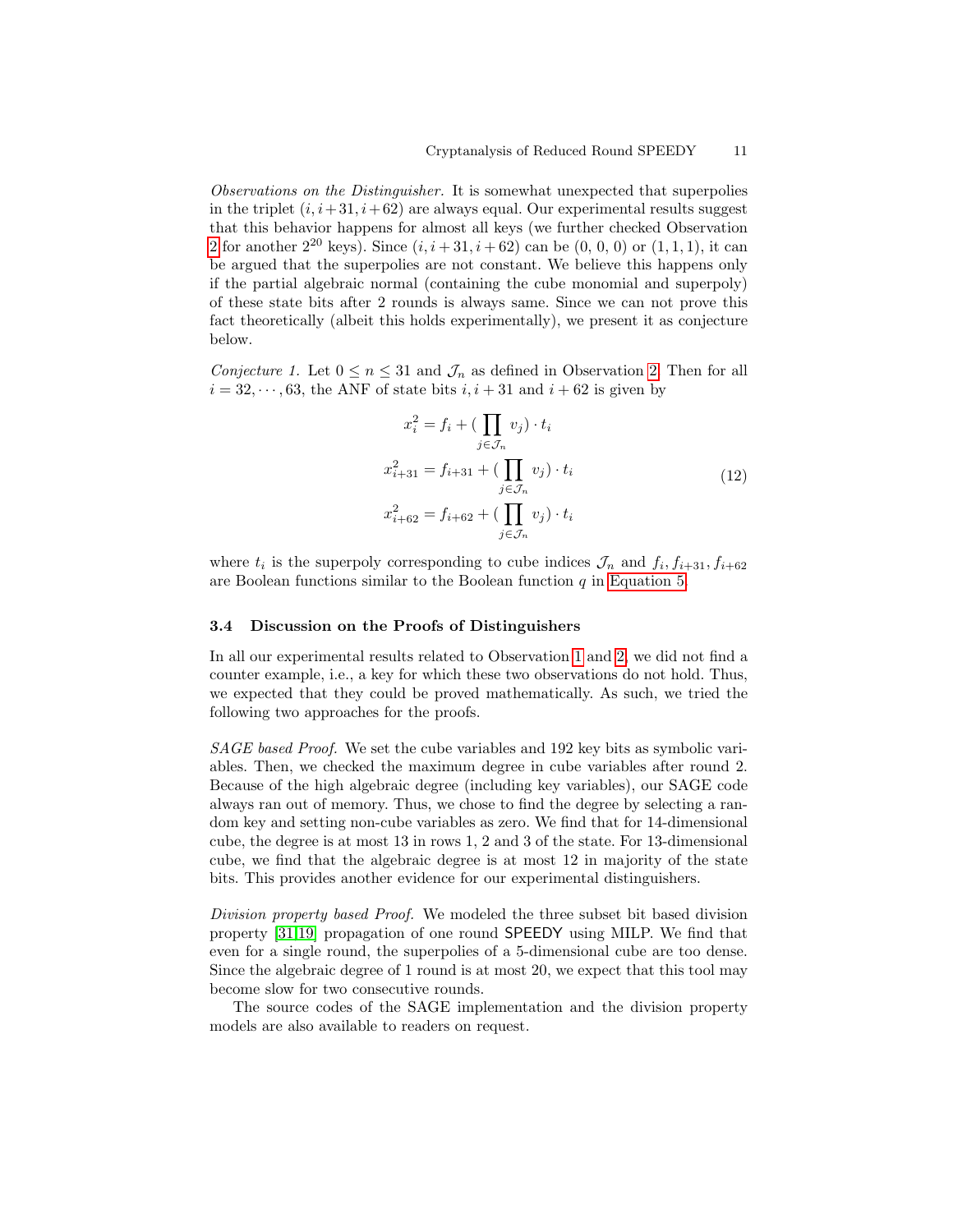# <span id="page-11-1"></span>4 Key Recovery Attacks

In this section, we present a 3-round key recovery attack that is applicable to SPEEDY-5-192, SPEEDY-6-192 and SPEEDY-7-192. Our attack is based on the principles of integral cryptanalysis [\[24\]](#page-17-10) and utilize the 2-round distinguishers as described before. Before proceeding to the attack, we first recall some notations that will be used throughout this section.

The vectors  $(x_0^j, \ldots, x_{191}^j)$  and  $(k_0^j, \ldots, k_{191}^j)$  denote the input state at j-th round and j-th round key, respectively. Also,  $(x_0^0, \ldots, x_{191}^0)$  and  $(x_0^r, \ldots, x_{191}^r)$ represent the plaintext and the ciphertext, respectively. Further, note that recovering a round key is equivalent to recovering the master key. In our attacks, we aim to recover the last round key  $k^r$  which is also the post-whitening key.

### <span id="page-11-0"></span>4.1 3-Round Key Recovery Attack

[Figure 7](#page-12-0) shows the high level overview of the 3-round key recovery attack on SPEEDY. We use a 2-round cube distinguisher (cube size 14, [Example 1\)](#page-7-2) and append 1-round for the key recovery. In our attack, we use the fact that each state bit after  $SB^{-1} \circ SR^{-1} \circ SB^{-1}$  depends only on 36 bits of key and 36 bits of the ciphertext. For instance, the bits in column 0 depends on the ciphertext and last round key bits from columns 0, 31, 30, 29, 28 and 27. More precisely, a column *i* after  $SB^{-1} \circ SR^{-1}$  of  $SB^{-1}$  depends on columns  $i, i-1, \dots, i-5$  of ciphertext and key  $k^3$ . <sup>[7](#page-11-2)</sup> Thus, in order to do partial decryption with mutually disjoint subkey bits (see [Equation 13\)](#page-11-3), we choose columns 0, 6, 12, 18 and 24. We match the decrypted value of a state bit with the cube sum value in bits 1, 2 and 3 for each of these columns (see green squares in [Figure 7\)](#page-12-0).

We now explain the detailed attack steps along with their respective complexities. For  $i = 0, 6, 12, 18$  and 24, we first define

$$
\mathsf{SK}[i] := \{k_i^3, k_{32+i}^3, k_{64+i}^3, k_{96+i}^3, k_{128+i}^3, k_{160+i}^3, k_{160+i}^3, k_{i-1}^3, k_{31+i}^3, k_{63+i}^3, k_{95+i}^3, k_{127+i}^3, k_{159+i}^3, k_{i-2}^3, k_{30+i}^3, k_{62+i}^3, k_{94+i}^3, k_{126+i}^3, k_{158+i}^3, k_{i-3}^3, k_{29+i}^3, k_{61+i}^3, k_{93+i}^3, k_{125+i}^3, k_{157+i}^3, k_{624,i}^3, k_{96+i}^3, k_{92+i}^3, k_{124+i}^3, k_{156+i}^3, k_{645,i}^3, k_{63+i}^3, k_{63+i}^3, k_{63+i}^3, k_{123+i}^3, k_{155+i}^3\}
$$
\n
$$
(13)
$$

<span id="page-11-3"></span>as partial bits of  $k^3$ . While computing  $SK[i]$ , the subscripts of key bits are taken modulo 192. Note that  $SK[i]$ 's are mutually disjoint. Similarly, we define mutually disjoint sets for the ciphertext bits as follows.

<span id="page-11-2"></span><sup>7</sup> Column numbers taken modulo 32.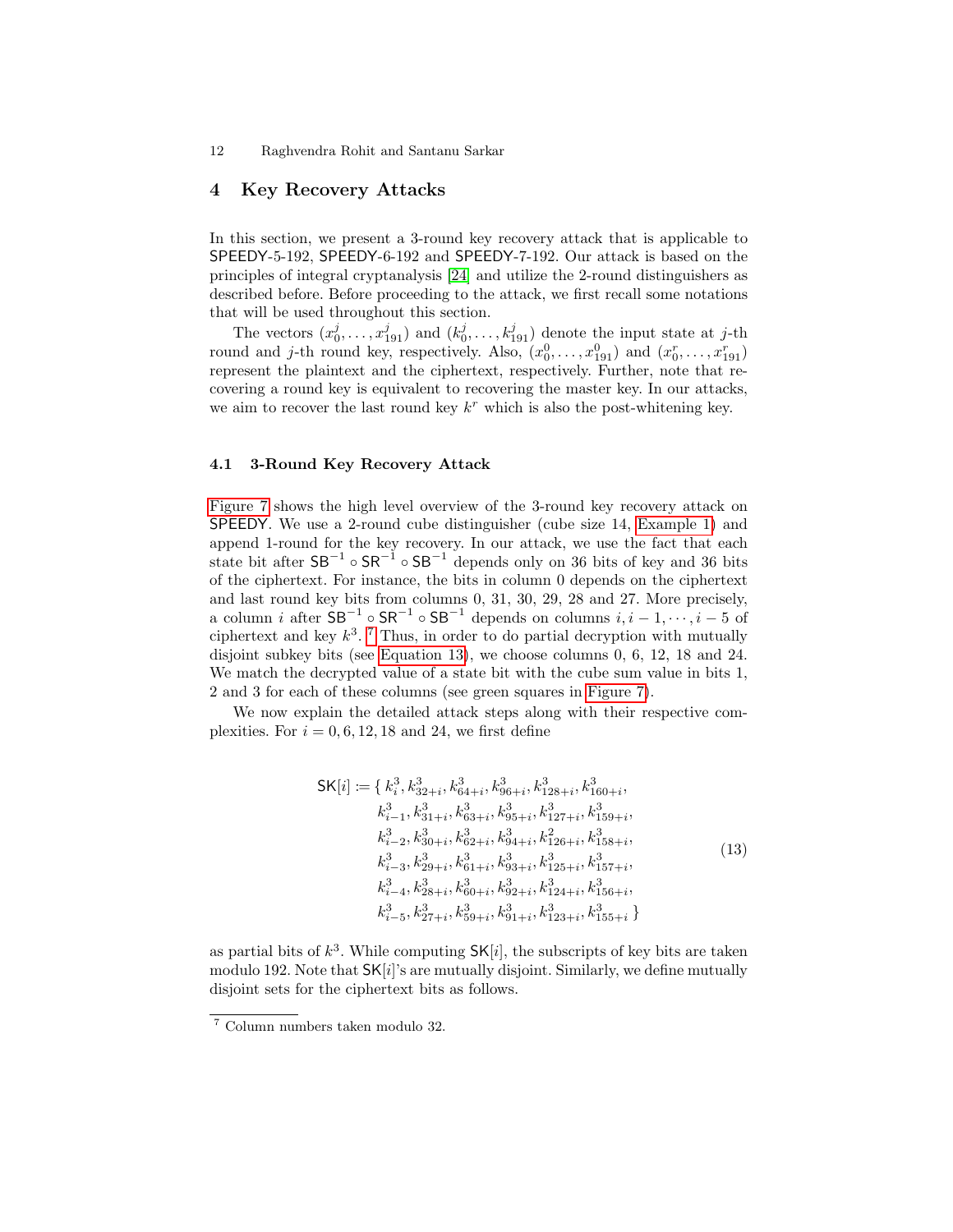### Cryptanalysis of Reduced Round SPEEDY 13

<span id="page-12-0"></span>

Fig. 7: An overview of the 3-round key recovery attack. After partial decryption, a matching is done at positions as shown by green squares (after 2 rounds from the encryption side).

$$
CT[i] := \{ x_i^3, x_{32+i}^3, x_{64+i}^3, x_{96+i}^3, x_{128+i}^3, x_{160+i}^3, x_{i-1}^3, x_{31+i}^3, x_{63+i}^3, x_{95+i}^3, x_{127+i}^3, x_{159+i}^3, x_{i-2}^3, x_{30+i}^3, x_{62+i}^3, x_{94+i}^3, x_{126+i}^3, x_{158+i}^3, x_{i-3}^3, x_{29+i}^3, x_{61+i}^3, x_{93+i}^3, x_{125+i}^3, x_{157+i}^3, x_{i-4}^3, x_{28+i}^3, x_{60+i}^3, x_{92+i}^3, x_{124+i}^3, x_{156+i}^3, x_{i-5}^3, x_{27+i}^3, x_{59+i}^3, x_{91+i}^3, x_{123+i}^3, x_{155+i}^3 \}
$$
\n
$$
(14)
$$

<span id="page-12-1"></span>The attack steps proceed as follows.

Step 1: Setting cube and non-cube variables. For  $\mathcal{I} = \{0, 32, 64, 96, 128, 160, 6,$ 38, 70, 102, 134, 166, 12, 18}, set  $x_i^0 = v_i$  for  $i \in \mathcal{I}$ , and set  $x_i^0$  as a random bit, for  $i \in \{0, \dots, 191\} \setminus \mathcal{I}$ .

Step 2. Querying SPEEDY oracle and storing ciphertexts. Let  $v = (v_0, v_{32}, \dots, v_{12}, v_{18})$ . For  $v = 0$  to  $2^{14} - 1$ , query 3-round SPEEDY oracle and store the ciphertexts in the set C. This step requires  $2^{14}$  encryption queries (1 query = 3-round SPEEDY) and  $2^{14} \cdot 192$  bits of memory.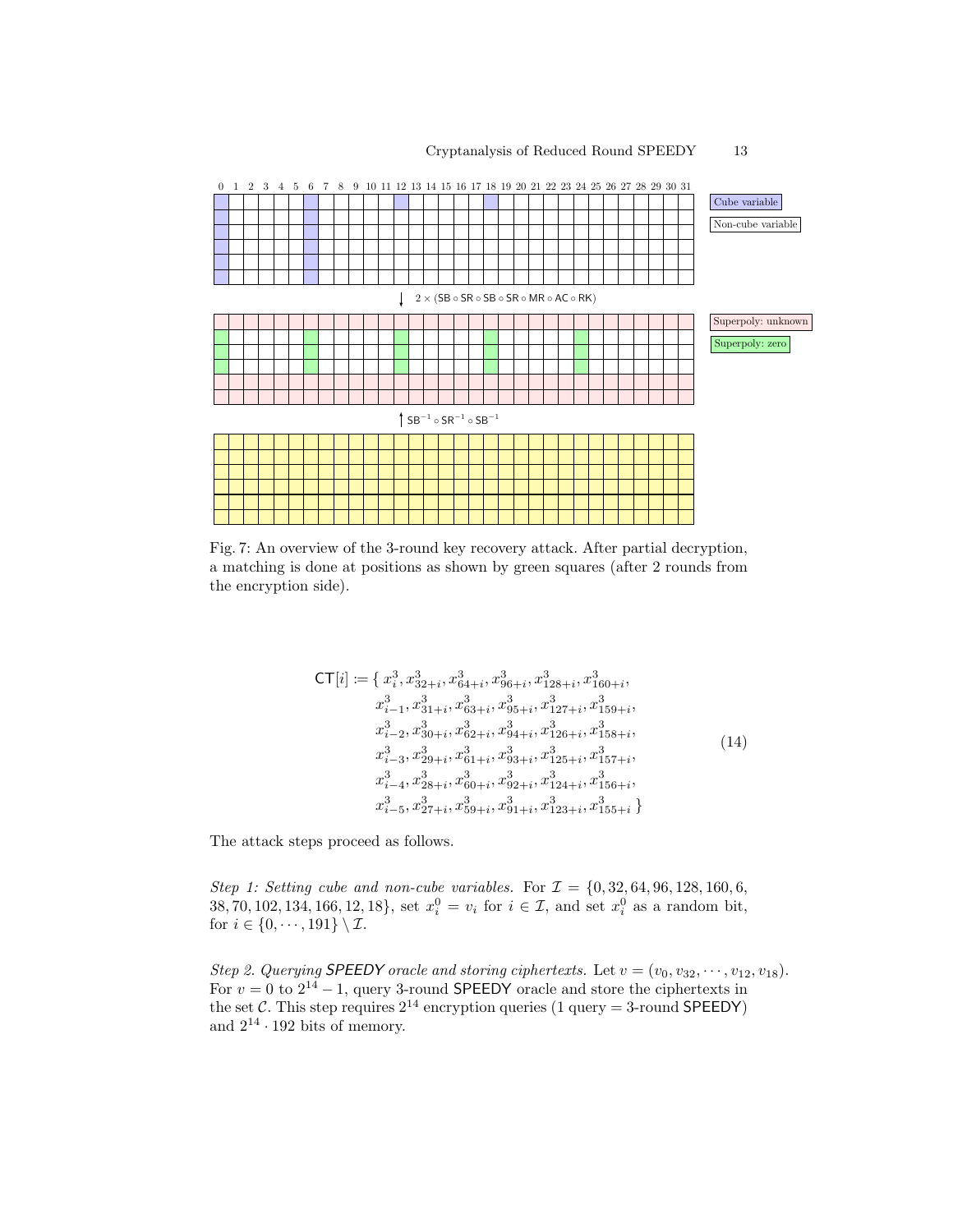Step 3. Key recovery phase. For  $i = 0, 6, 12, 18, 24$ , we recover key bits as follows.

- 3.1 For each guess  $sk_i$  of SK[i], we compute the values  $\bigoplus x_{32+i}^2, \bigoplus x_{64+i}^2$  and For each guess  $s_{ki}$  of  $\mathsf{sn}[i]$ , we compute the values  $\bigoplus x_{32+i}^2$ ,  $\bigoplus x_{64+i}^2$  and  $\bigoplus x_{96+i}^2$  by partially decrypting all  $2^{14}$  ciphertexts in C. Note that while doing the partial decryption, we only need the information of 36 bits of each ciphertext. The latter is captured by the set  $CT[i]$  (see [Equation 14\)](#page-12-1).
- 3.2 If only  $\bigoplus x_{32+i}^2 = 0, \bigoplus x_{64+i}^2 = 0$  and  $\bigoplus x_{96+i}^2 = 0$ , then we add  $sk_i$  as a possible 36-bit key candidate.

Step 3.1 and 3.2 require  $5 \cdot 2^{36} \cdot 2^{14}$  1-round decryption. Since we are checking the values of superpolies at 3 positions, this will reduce the key space of each  $SK[i]$  by 3 bits.

Step 4: Further filtering. We repeat Steps 1-3 with the reduced key space 11 more times to obtain the correct (SK[0], SK[6], SK[12], SK[18], SK[24]). In total, Steps 1-2 require  $2^{14} \cdot 12$  encryption queries and  $2^{14} \cdot 192 \cdot 12$  bits of memory. However, for each iteration  $j = 12, \dots, 1$ , the time complexity of Step 3 is given by  $5 \cdot 2^{3 \cdot j} \cdot 2^{14}$  1-round decryption. This is because after each iteration, the key space is reduced by 3 bits. Thus, the overall time complexity of Step 3 is given by  $\sum_{j=1}^{12} 5 \cdot 2^{3 \cdot j} \cdot 2^{14} \approx 2^{52.52}$ .

Step 5: Exhaustive search. Till now, we have recovered 180 bits of  $k^3$ . The remaining 12 bits can be obtained by performing an exhaustive search. This requires  $2^{12}$  time.

Combining Steps 1-5, the entire 3-round attack has the following complexities.

$$
Data = 2^{14} \cdot 12 \approx 2^{17.58}
$$
  
Memory = 2<sup>14</sup> \cdot 192 \cdot 12 \approx 2^{25.16} bits  
Time = 2<sup>52.52</sup> + 2<sup>12</sup> \approx 2<sup>52.52</sup> (15)

### 4.2 On Improving Number of Rounds for Key Recovery

It is natural to ask whether we can attack 4-round SPEEDY. Based on our current analysis, we do not see a direct way to attack 4 rounds.

The reasons are as follows: (1) We are unaware of the existence of a 2.5 and 3 round distinguisher with a complexity at most  $2^{64}$ , and (2) the exact ANF of 1 and 1.5 rounds in forward and backward directions is extremely complicated and of high degree.

### <span id="page-13-0"></span>5 Conclusion

In this work, we have presented the first third-party cryptanalysis of SPEEDY family of block ciphers. We identified multiple distinguishers (in total  $32+32$ )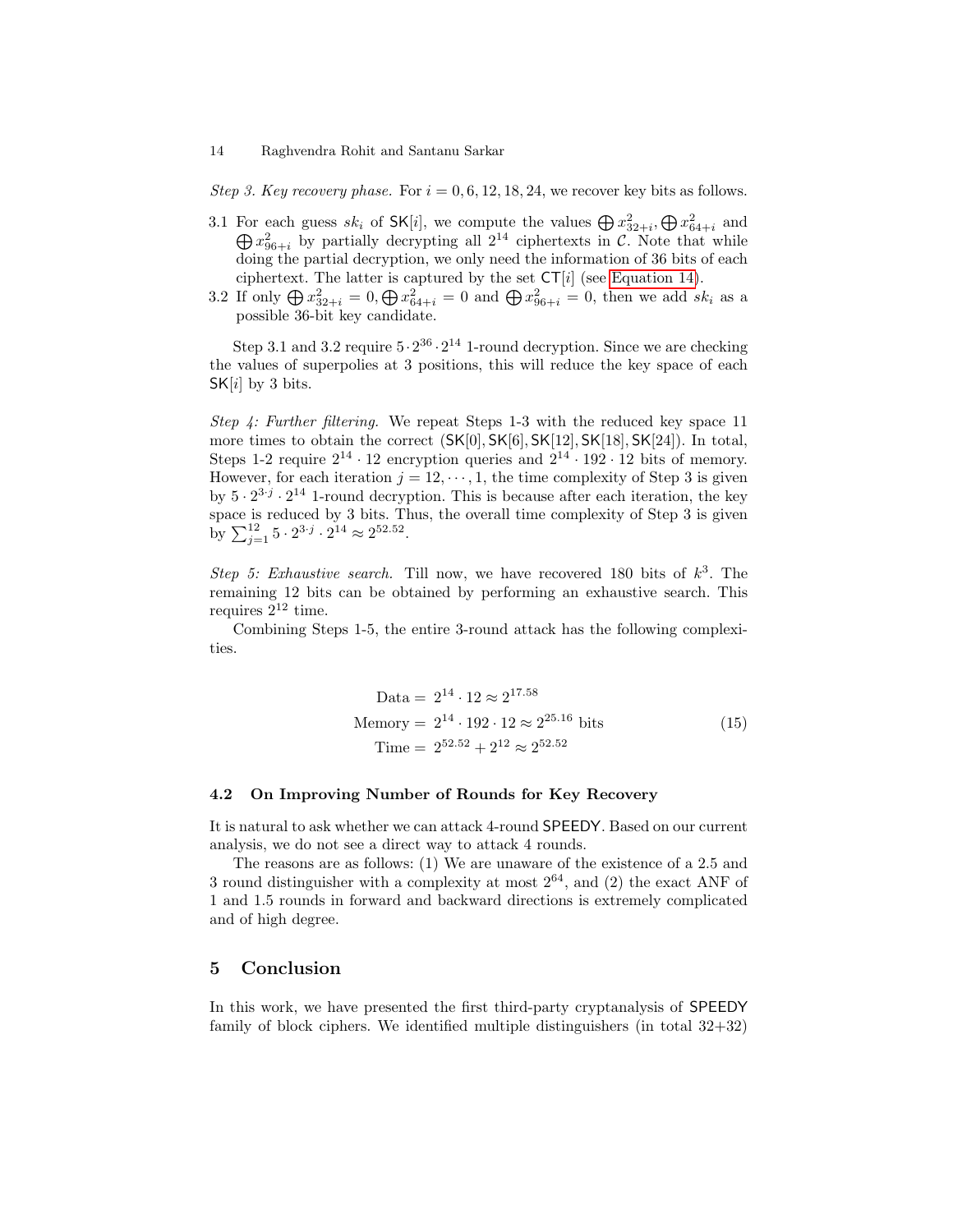for 2 rounds with data complexities  $2^{14}$  and  $2^{13}$ . Our second distinguisher (13dimensional cubes) revealed an unexpected property that the partial algebraic normal form of certain state bits after 2 rounds is always equal, for which we also provided the experimental evidence. We then gave a key recovery attack on 3-round SPEEDY which requires  $2^{17.6}$  data,  $2^{25.5}$  bits of memory and  $2^{52.5}$  time.

Although our findings may not appear to be novel, they did cover 60% and 50% rounds of SPEEDY-5-192 and SPEEDY-6-192 for the first time in the literature. We expect many more unidentified distinguishers for 2 rounds. To find them, it is important to investigate and understand the theoretical properties of the current 2-round distinguishers. Furthermore, it would be interesting to see if there are any 2.5 or 3-round cube distinguishers. Our initial analysis shows that this may require a non-trivial effort because of the high growth in algebraic degree. Overall, we believe there are lot of unanswered questions and this work (being the first one apart from designers) will provide new insights to the community in further understanding the security of SPEEDY.

### 6 Acknowledgements

The authors would like to thank the reviewers of Africacrypt 2022 for providing us with insightful comments to improve the quality of the paper.

# <span id="page-14-0"></span>A SPEEDY Round Constants

<span id="page-14-2"></span>In [Table 3,](#page-14-2) we list the first 6 round constants of SPEEDY.

| Round $i$      |                                                                               |
|----------------|-------------------------------------------------------------------------------|
| $\overline{0}$ | 0x3903501c,0x22145a05,0xb46705b0,0x2269408a,0x5b9954ce,0xe150791e             |
|                | $ 0x3a21067b, 0x32801fbe, 0x35c8cee9, 0x0d33c971, 0xfd8f9408, 0x22b25e82 $    |
| $\overline{2}$ | $0xbf3984a2.0xa5b365cd.0x5d54b65f.0x0ff7e9ee.0x4012012d.0x1a5d9cd5$           |
| 3              | $0x8e$ b $8aff6$ , 0xc16d9463, 0x1ddb3cda, 0xa19c9865, 0x535f36d7, 0x5f9f7fac |
| 4              | $[0xe17adece, 0x3cc44c83, 0x85ccd8e4, 0xc7b3b8d5, 0xe481006d, 0x4cc7691c]$    |
| 5              | 0x7873963c.0xc98a9bb3.0x8006f8e7.0x6f7cbba0.0x4def0a1c.0x0785d9ae             |

Table 3: Round constants of SPEEDY

## References

<span id="page-14-1"></span>1. Aumasson, J., Dinur, I., Meier, W., Shamir, A.: Cube testers and key recovery attacks on reduced-round MD6 and trivium. In: Dunkelman, O. (ed.) Fast Software Encryption, 16th International Workshop, FSE 2009, Leuven, Belgium, February 22-25, 2009, Revised Selected Papers. Lecture Notes in Computer Science, vol. 5665, pp. 1–22. Springer (2009), [https://doi.org/10.1007/](https://doi.org/10.1007/978-3-642-03317-9_1) [978-3-642-03317-9\\_1](https://doi.org/10.1007/978-3-642-03317-9_1)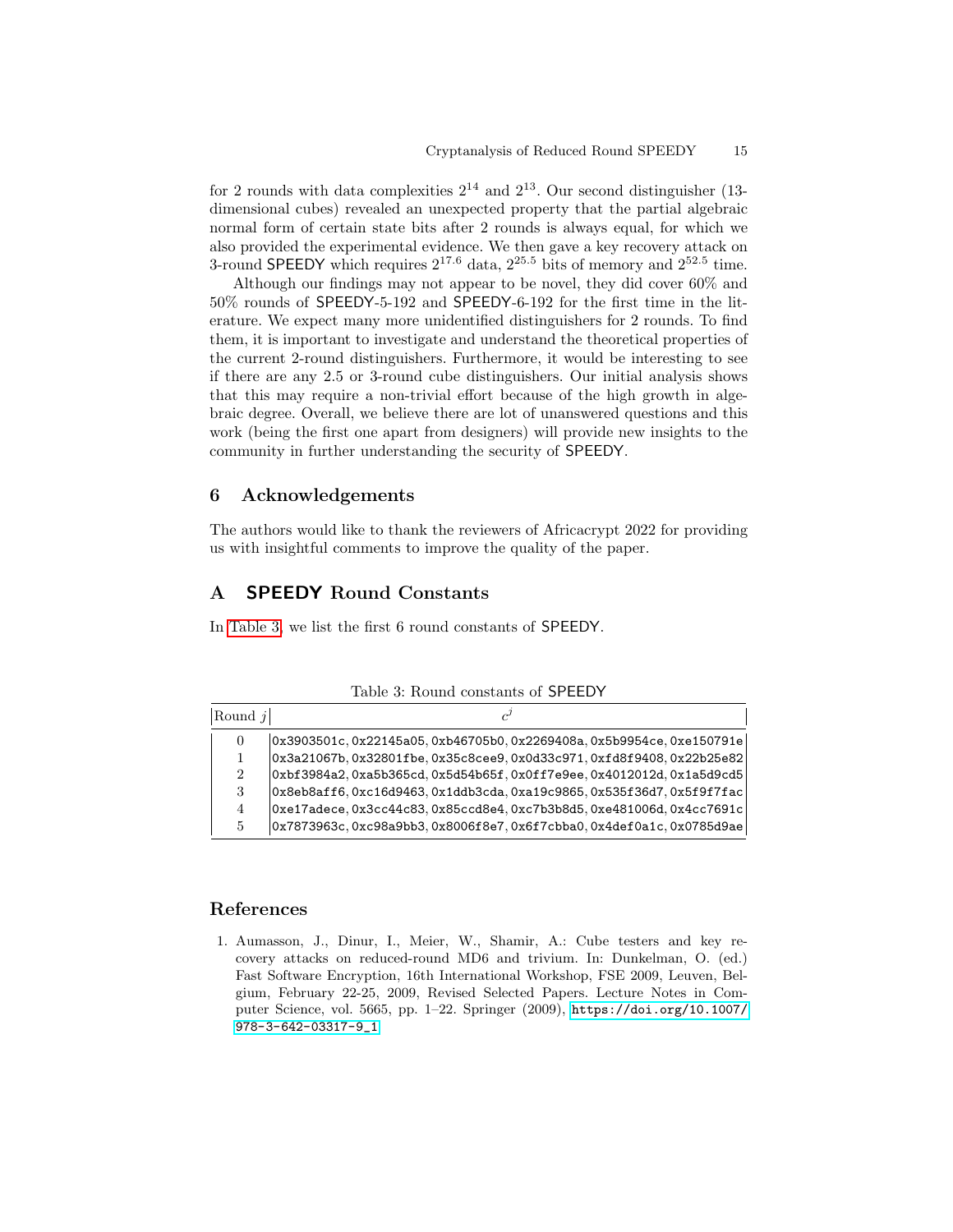- 16 Raghvendra Rohit and Santanu Sarkar
- <span id="page-15-5"></span>2. Avanzi, R.: The QARMA block cipher family. almost MDS matrices over rings with zero divisors, nearly symmetric even-mansour constructions with non-involutory central rounds, and search heuristics for low-latency s-boxes. IACR Trans. Symmetric Cryptol. 2017(1), 4–44 (2017), [https://doi.org/10.13154/tosc.v2017.](https://doi.org/10.13154/tosc.v2017.i1.4-44) [i1.4-44](https://doi.org/10.13154/tosc.v2017.i1.4-44)
- <span id="page-15-3"></span>3. Babbage, S., Dodd, M.: The MICKEY stream ciphers. In: Robshaw, M.J.B., Billet, O. (eds.) New Stream Cipher Designs - The eSTREAM Finalists, Lecture Notes in Computer Science, vol. 4986, pp. 191–209. Springer (2008), [https://doi.org/](https://doi.org/10.1007/978-3-540-68351-3_15) [10.1007/978-3-540-68351-3\\_15](https://doi.org/10.1007/978-3-540-68351-3_15)
- <span id="page-15-7"></span>4. Banik, S., Bogdanov, A., Isobe, T., Shibutani, K., Hiwatari, H., Akishita, T., Regazzoni, F.: Midori: A block cipher for low energy. In: Iwata, T., Cheon, J.H. (eds.) Advances in Cryptology - ASIACRYPT 2015 - 21st International Conference on the Theory and Application of Cryptology and Information Security, Auckland, New Zealand, November 29 - December 3, 2015, Proceedings, Part II. Lecture Notes in Computer Science, vol. 9453, pp. 411–436. Springer (2015), [https://doi.org/10.1007/978-3-662-48800-3\\_17](https://doi.org/10.1007/978-3-662-48800-3_17)
- <span id="page-15-9"></span>5. Banik, S., Isobe, T., Liu, F., Minematsu, K., Sakamoto, K.: Orthros: A low-latency PRF. IACR Trans. Symmetric Cryptol. 2021(1), 37–77 (2021), [https://doi.org/](https://doi.org/10.46586/tosc.v2021.i1.37-77) [10.46586/tosc.v2021.i1.37-77](https://doi.org/10.46586/tosc.v2021.i1.37-77)
- <span id="page-15-2"></span>6. Banik, S., Pandey, S.K., Peyrin, T., Sasaki, Y., Sim, S.M., Todo, Y.: GIFT: A small present - towards reaching the limit of lightweight encryption. In: Fischer, W., Homma, N. (eds.) Cryptographic Hardware and Embedded Systems - CHES 2017 - 19th International Conference, Taipei, Taiwan, September 25-28, 2017, Proceedings. Lecture Notes in Computer Science, vol. 10529, pp. 321–345. Springer (2017), [https://doi.org/10.1007/978-3-319-66787-4\\_16](https://doi.org/10.1007/978-3-319-66787-4_16)
- <span id="page-15-1"></span>7. Beaulieu, R., Shors, D., Smith, J., Treatman-Clark, S., Weeks, B., Wingers, L.: The SIMON and SPECK families of lightweight block ciphers. IACR Cryptol. ePrint Arch. p. 404 (2013), <http://eprint.iacr.org/2013/404>
- <span id="page-15-6"></span>8. Beierle, C., Jean, J., Kölbl, S., Leander, G., Moradi, A., Peyrin, T., Sasaki, Y., Sasdrich, P., Sim, S.M.: The SKINNY family of block ciphers and its low-latency variant MANTIS. In: Robshaw, M., Katz, J. (eds.) Advances in Cryptology - CRYPTO 2016 - 36th Annual International Cryptology Conference, Santa Barbara, CA, USA, August 14-18, 2016, Proceedings, Part II. Lecture Notes in Computer Science, vol. 9815, pp. 123–153. Springer (2016), [https://doi.org/10.1007/](https://doi.org/10.1007/978-3-662-53008-5_5) [978-3-662-53008-5\\_5](https://doi.org/10.1007/978-3-662-53008-5_5)
- <span id="page-15-8"></span>9. Bernstein, D.J., Kölbl, S., Lucks, S., Massolino, P.M.C., Mendel, F., Nawaz, K., Schneider, T., Schwabe, P., Standaert, F., Todo, Y., Viguier, B.: Gimli : A cross-platform permutation. In: Fischer, W., Homma, N. (eds.) Cryptographic Hardware and Embedded Systems - CHES 2017 - 19th International Conference, Taipei, Taiwan, September 25-28, 2017, Proceedings. Lecture Notes in Computer Science, vol. 10529, pp. 299–320. Springer (2017), [https://doi.org/10.1007/](https://doi.org/10.1007/978-3-319-66787-4_15) [978-3-319-66787-4\\_15](https://doi.org/10.1007/978-3-319-66787-4_15)
- <span id="page-15-0"></span>10. Bogdanov, A., Knudsen, L.R., Leander, G., Paar, C., Poschmann, A., Robshaw, M.J.B., Seurin, Y., Vikkelsoe, C.: PRESENT: an ultra-lightweight block cipher. In: Paillier, P., Verbauwhede, I. (eds.) Cryptographic Hardware and Embedded Systems - CHES 2007, 9th International Workshop, Vienna, Austria, September 10-13, 2007, Proceedings. Lecture Notes in Computer Science, vol. 4727, pp. 450– 466. Springer (2007), [https://doi.org/10.1007/978-3-540-74735-2\\_31](https://doi.org/10.1007/978-3-540-74735-2_31)
- <span id="page-15-4"></span>11. Borghoff, J., Canteaut, A., Güneysu, T., Kavun, E.B., Knezevic, M., Knudsen, L.R., Leander, G., Nikov, V., Paar, C., Rechberger, C., Rombouts, P., Thomsen,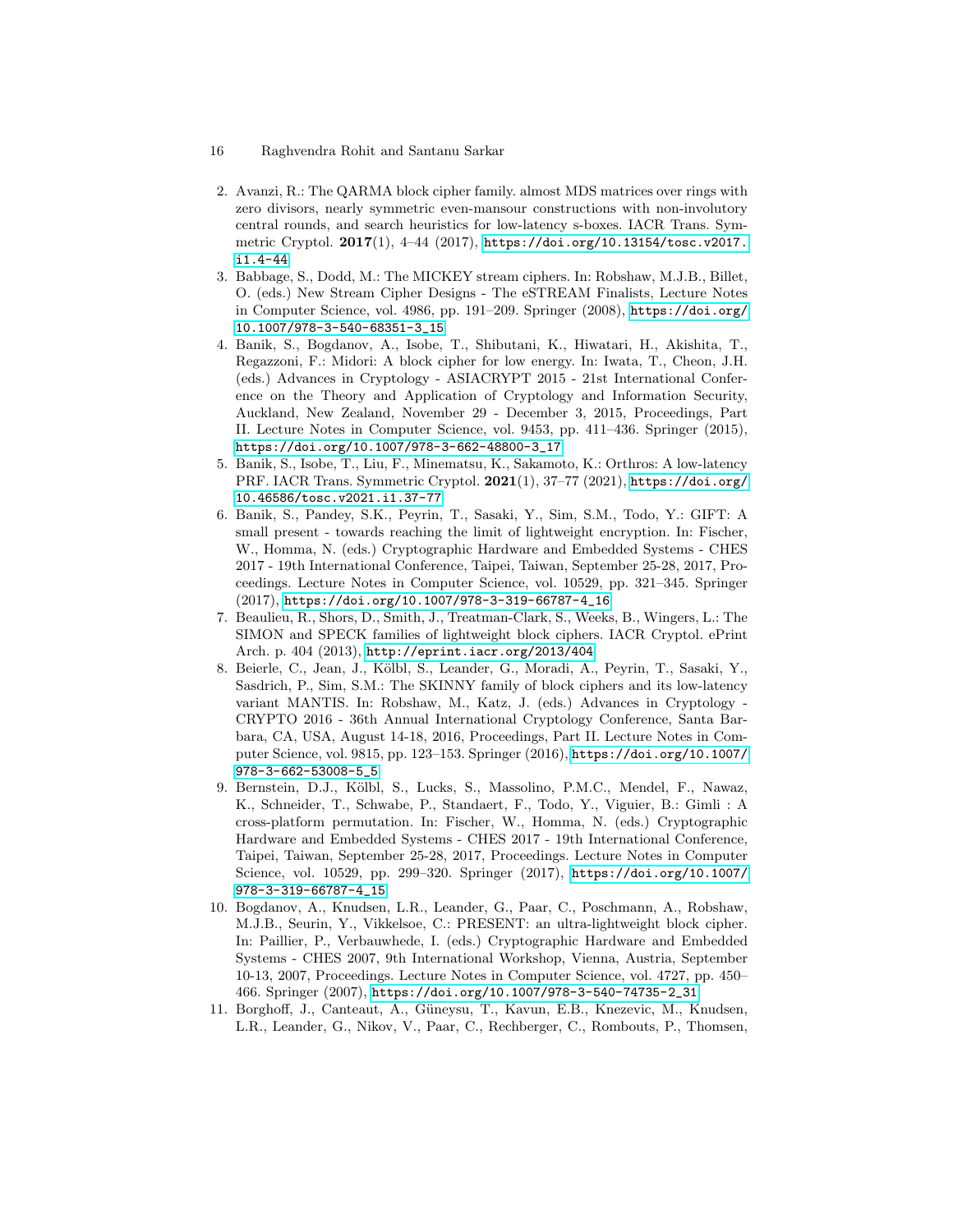S.S., Yalçin, T.: PRINCE - A low-latency block cipher for pervasive computing applications - extended abstract. In: Wang, X., Sako, K. (eds.) Advances in Cryptology - ASIACRYPT 2012 - 18th International Conference on the Theory and Application of Cryptology and Information Security, Beijing, China, December 2- 6, 2012. Proceedings. Lecture Notes in Computer Science, vol. 7658, pp. 208–225. Springer (2012), [https://doi.org/10.1007/978-3-642-34961-4\\_14](https://doi.org/10.1007/978-3-642-34961-4_14)

- <span id="page-16-3"></span>12. Bozilov, D., Eichlseder, M., Knezevic, M., Lambin, B., Leander, G., Moos, T., Nikov, V., Rasoolzadeh, S., Todo, Y., Wiemer, F.: Princev2 - more security for (almost) no overhead. In: Dunkelman, O., Jr., M.J.J., O'Flynn, C. (eds.) Selected Areas in Cryptography - SAC 2020 - 27th International Conference, Halifax, NS, Canada (Virtual Event), October 21-23, 2020, Revised Selected Papers. Lecture Notes in Computer Science, vol. 12804, pp. 483–511. Springer (2020), [https://](https://doi.org/10.1007/978-3-030-81652-0_19) [doi.org/10.1007/978-3-030-81652-0\\_19](https://doi.org/10.1007/978-3-030-81652-0_19)
- <span id="page-16-0"></span>13. Cannière, C.D., Dunkelman, O., Knezevic, M.: KATAN and KTANTAN - A family of small and efficient hardware-oriented block ciphers. In: Clavier, C., Gaj, K. (eds.) Cryptographic Hardware and Embedded Systems - CHES 2009, 11th International Workshop, Lausanne, Switzerland, September 6-9, 2009, Proceedings. Lecture Notes in Computer Science, vol. 5747, pp. 272–288. Springer (2009), [https://doi.org/10.1007/978-3-642-04138-9\\_20](https://doi.org/10.1007/978-3-642-04138-9_20)
- <span id="page-16-2"></span>14. Cannière, C.D., Preneel, B.: Trivium. In: Robshaw, M.J.B., Billet, O. (eds.) New Stream Cipher Designs - The eSTREAM Finalists, Lecture Notes in Computer Science, vol. 4986, pp. 244–266. Springer (2008), [https://doi.org/10.1007/](https://doi.org/10.1007/978-3-540-68351-3_18) [978-3-540-68351-3\\_18](https://doi.org/10.1007/978-3-540-68351-3_18)
- <span id="page-16-5"></span>15. Dinur, I., Shamir, A.: Cube attacks on tweakable black box polynomials. In: Advances in Cryptology - EUROCRYPT 2009, 28th Annual International Conference on the Theory and Applications of Cryptographic Techniques, Cologne, Germany, April 26-30, 2009. Proceedings. pp. 278–299 (2009)
- <span id="page-16-4"></span>16. Even, S., Mansour, Y.: A construction of a cipher from a single pseudorandom permutation. J. Cryptol. 10(3), 151–162 (1997), [https://doi.org/10.1007/](https://doi.org/10.1007/s001459900025) [s001459900025](https://doi.org/10.1007/s001459900025)
- <span id="page-16-1"></span>17. Guo, J., Peyrin, T., Poschmann, A., Robshaw, M.J.B.: The LED block cipher. In: Preneel, B., Takagi, T. (eds.) Cryptographic Hardware and Embedded Systems - CHES 2011 - 13th International Workshop, Nara, Japan, September 28 - October 1, 2011. Proceedings. Lecture Notes in Computer Science, vol. 6917, pp. 326–341. Springer (2011), [https://doi.org/10.1007/978-3-642-23951-9\\_22](https://doi.org/10.1007/978-3-642-23951-9_22)
- <span id="page-16-6"></span>18. Hao, Y., Leander, G., Meier, W., Todo, Y., Wang, Q.: Modeling for three-subset division property without unknown subset - improved cube attacks against Trivium and Grain-128aead. In: Canteaut, A., Ishai, Y. (eds.) Advances in Cryptology - EUROCRYPT 2020 - 39th Annual International Conference on the Theory and Applications of Cryptographic Techniques, Zagreb, Croatia, May 10-14, 2020, Proceedings, Part I. Lecture Notes in Computer Science, vol. 12105, pp. 466–495. Springer (2020), [https://doi.org/10.1007/978-3-030-45721-1\\_17](https://doi.org/10.1007/978-3-030-45721-1_17)
- <span id="page-16-7"></span>19. Hebborn, P., Lambin, B., Leander, G., Todo, Y.: Lower bounds on the degree of block ciphers. In: Moriai, S., Wang, H. (eds.) Advances in Cryptology - ASI-ACRYPT 2020 - 26th International Conference on the Theory and Application of Cryptology and Information Security, Daejeon, South Korea, December 7-11, 2020, Proceedings, Part I. Lecture Notes in Computer Science, vol. 12491, pp. 537–566. Springer (2020), [https://doi.org/10.1007/978-3-030-64837-4\\_18](https://doi.org/10.1007/978-3-030-64837-4_18)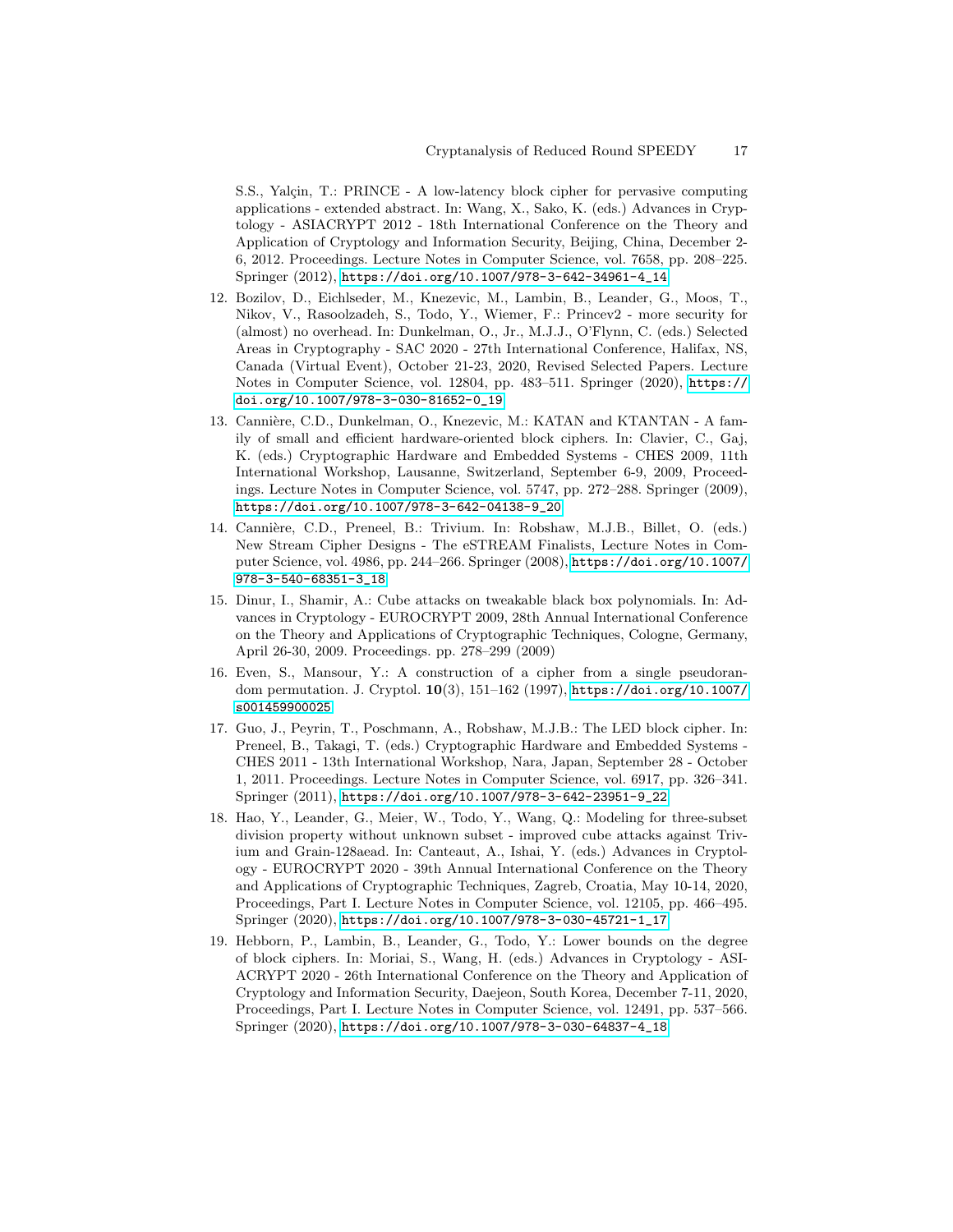- 18 Raghvendra Rohit and Santanu Sarkar
- <span id="page-17-9"></span>20. Hebborn, P., Lambin, B., Leander, G., Todo, Y.: Strong and tight security guarantees against integral distinguishers. Cryptology ePrint Archive, Report 2021/1502 (2021), <https://ia.cr/2021/1502>
- <span id="page-17-1"></span>21. Hell, M., Johansson, T., Maximov, A., Meier, W.: The grain family of stream ciphers. In: Robshaw, M.J.B., Billet, O. (eds.) New Stream Cipher Designs - The eSTREAM Finalists, Lecture Notes in Computer Science, vol. 4986, pp. 179–190. Springer (2008), [https://doi.org/10.1007/978-3-540-68351-3\\_14](https://doi.org/10.1007/978-3-540-68351-3_14)
- <span id="page-17-8"></span>22. Hu, K., Sun, S., Todo, Y., Wang, M., Wang, Q.: Massive superpoly recovery with nested monomial predictions. IACR Cryptol. ePrint Arch. p. 1225 (2021), [https:](https://eprint.iacr.org/2021/1225) [//eprint.iacr.org/2021/1225](https://eprint.iacr.org/2021/1225)
- <span id="page-17-7"></span>23. Hu, K., Sun, S., Wang, M., Wang, Q.: An algebraic formulation of the division property: Revisiting degree evaluations, cube attacks, and key-independent sums. In: Advances in Cryptology - ASIACRYPT 2020 - 26th International Conference on the Theory and Application of Cryptology and Information Security, Daejeon, South Korea, December 7-11, 2020, Proceedings, Part I. pp. 446–476 (2020)
- <span id="page-17-10"></span>24. Knudsen, L.R., Wagner, D.A.: Integral cryptanalysis. In: Daemen, J., Rijmen, V. (eds.) Fast Software Encryption, 9th International Workshop, FSE 2002, Leuven, Belgium, February 4-6, 2002, Revised Papers. Lecture Notes in Computer Science, vol. 2365, pp. 112–127. Springer (2002), [https://doi.org/10.1007/](https://doi.org/10.1007/3-540-45661-9_9) [3-540-45661-9\\_9](https://doi.org/10.1007/3-540-45661-9_9)
- <span id="page-17-2"></span>25. Leander, G., Moos, T., Moradi, A., Rasoolzadeh, S.: The SPEEDY family of block ciphers engineering an ultra low-latency cipher from gate level for secure processor architectures. IACR Trans. Cryptogr. Hardw. Embed. Syst. 2021(4), 510–545 (2021), <https://doi.org/10.46586/tches.v2021.i4.510-545>
- <span id="page-17-0"></span>26. Shibutani, K., Isobe, T., Hiwatari, H., Mitsuda, A., Akishita, T., Shirai, T.: Piccolo: An ultra-lightweight blockcipher. In: Preneel, B., Takagi, T. (eds.) Cryptographic Hardware and Embedded Systems - CHES 2011 - 13th International Workshop, Nara, Japan, September 28 - October 1, 2011. Proceedings. Lecture Notes in Computer Science, vol. 6917, pp. 342–357. Springer (2011), [https:](https://doi.org/10.1007/978-3-642-23951-9_23) [//doi.org/10.1007/978-3-642-23951-9\\_23](https://doi.org/10.1007/978-3-642-23951-9_23)
- <span id="page-17-4"></span>27. Todo, Y.: Structural evaluation by generalized integral property. In: Oswald, E., Fischlin, M. (eds.) Advances in Cryptology - EUROCRYPT 2015 - 34th Annual International Conference on the Theory and Applications of Cryptographic Techniques, Sofia, Bulgaria, April 26-30, 2015, Proceedings, Part I. Lecture Notes in Computer Science, vol. 9056, pp. 287–314. Springer (2015), [https://doi.org/10.](https://doi.org/10.1007/978-3-662-46800-5_12) [1007/978-3-662-46800-5\\_12](https://doi.org/10.1007/978-3-662-46800-5_12)
- <span id="page-17-6"></span>28. Todo, Y., Isobe, T., Hao, Y., Meier, W.: Cube attacks on non-blackbox polynomials based on division property. In: Katz, J., Shacham, H. (eds.) Advances in Cryptology - CRYPTO 2017 - 37th Annual International Cryptology Conference, Santa Barbara, CA, USA, August 20-24, 2017, Proceedings, Part III. Lecture Notes in Computer Science, vol. 10403, pp. 250–279. Springer (2017), [https://doi.org/10.1007/978-3-319-63697-9\\_9](https://doi.org/10.1007/978-3-319-63697-9_9)
- <span id="page-17-5"></span>29. Todo, Y., Morii, M.: Bit-based division property and application to Simon family. In: Peyrin, T. (ed.) Fast Software Encryption - 23rd International Conference, FSE 2016, Bochum, Germany, March 20-23, 2016, Revised Selected Papers. Lecture Notes in Computer Science, vol. 9783, pp. 357–377. Springer (2016), [https://](https://doi.org/10.1007/978-3-662-52993-5_18) [doi.org/10.1007/978-3-662-52993-5\\_18](https://doi.org/10.1007/978-3-662-52993-5_18)
- <span id="page-17-3"></span>30. Vielhaber, M.: Breaking one.fivium by aida an algebraic iv differential attack. Cryptology ePrint Archive, Report 2007/413 (2007), <https://ia.cr/2007/413>